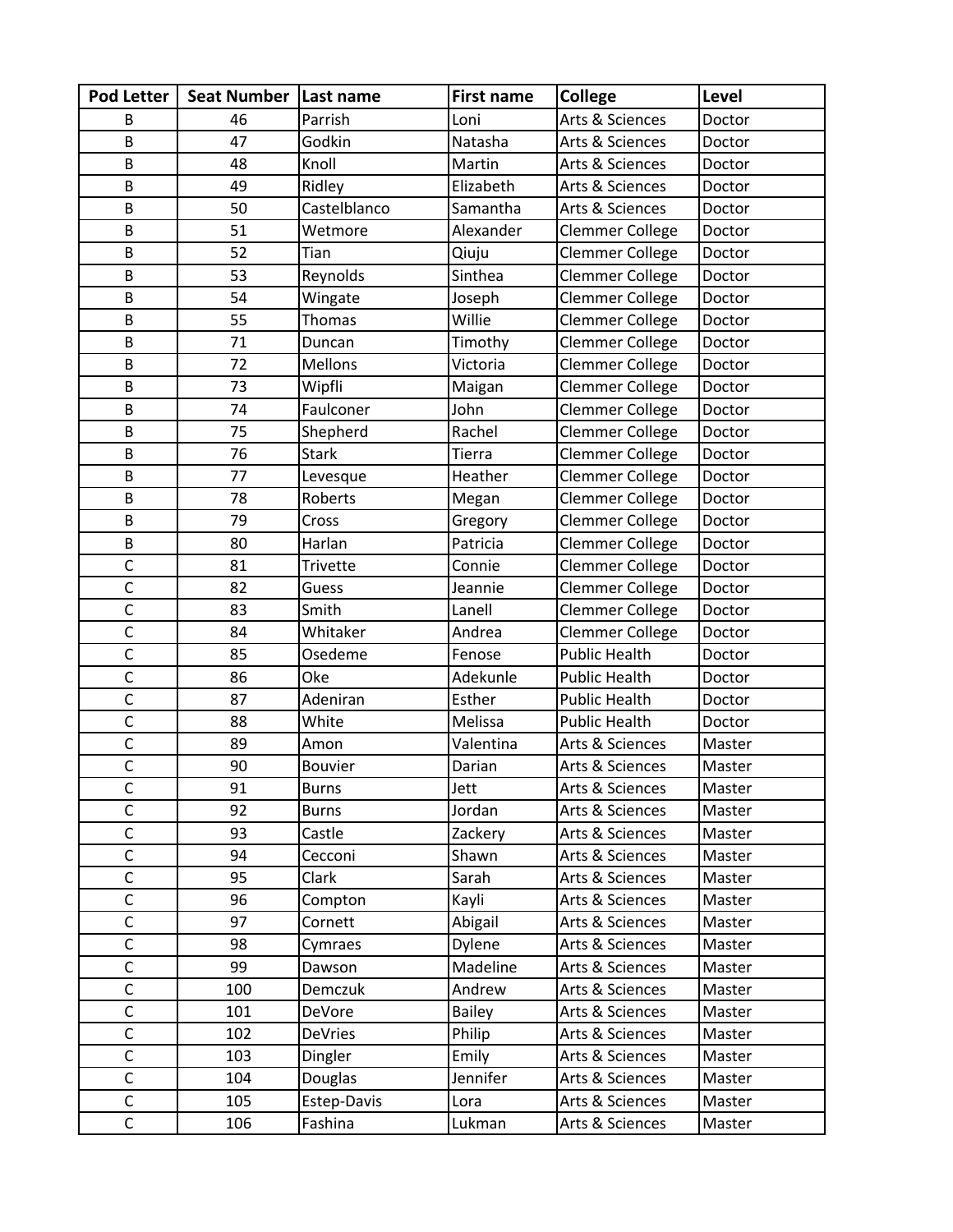| C              | 107 | Ferguson       | Alyssa         | Arts & Sciences | Master |
|----------------|-----|----------------|----------------|-----------------|--------|
| $\mathsf{C}$   | 108 | Fine           | Ray            | Arts & Sciences | Master |
| $\mathsf{C}$   | 109 | Giwa           | Omolola        | Arts & Sciences | Master |
| $\mathsf{C}$   | 110 | Gouge          | Katie          | Arts & Sciences | Master |
| $\mathsf{C}$   | 111 | Graham         | Taylor         | Arts & Sciences | Master |
| $\overline{C}$ | 112 | Grindstaff     | Haley          | Arts & Sciences | Master |
| $\mathsf{C}$   | 113 | Harvey         | Courtney       | Arts & Sciences | Master |
| $\mathsf{C}$   | 114 | Haynes         | Rebecca        | Arts & Sciences | Master |
| $\mathsf{C}$   | 115 | Holman         | Miranda        | Arts & Sciences | Master |
| $\mathsf{C}$   | 116 | Ketron         | Dillon         | Arts & Sciences | Master |
| $\overline{C}$ | 117 | Kiunga         | Josphat        | Arts & Sciences | Master |
| $\mathsf{C}$   | 118 | LeForce        | Kayla          | Arts & Sciences | Master |
| $\mathsf{C}$   | 119 | Leonard        | Thomas         | Arts & Sciences | Master |
| $\mathsf{C}$   | 120 | Long           | Mitchell       | Arts & Sciences | Master |
| $\mathsf{C}$   | 121 | Martin         | Lily           | Arts & Sciences | Master |
| $\mathsf{C}$   | 122 | McBane         | Shelby         | Arts & Sciences | Master |
| $\mathsf{C}$   | 123 | Montgomery     | Melanie        | Arts & Sciences | Master |
| $\mathsf{C}$   | 124 | Mushayamunda   | Teveraishe     | Arts & Sciences | Master |
| $\mathsf C$    | 125 | Musick         | Alyssa         | Arts & Sciences | Master |
| $\mathsf{C}$   | 126 | Neyenhaus      | Madeline       | Arts & Sciences | Master |
| $\mathsf{C}$   | 127 | <b>Nobles</b>  | Sarah          | Arts & Sciences | Master |
| $\mathsf{C}$   | 128 | Ogden          | <b>Brendan</b> | Arts & Sciences | Master |
| $\mathsf{C}$   | 129 | Parsons        | Rebecca        | Arts & Sciences | Master |
| $\overline{C}$ | 130 | Pinkelton      | Olajuwon       | Arts & Sciences | Master |
| D              | 131 | Price          | Emily          | Arts & Sciences | Master |
| D              | 132 | Shupe          | Sydney         | Arts & Sciences | Master |
| D              | 133 | Spann          | Ethan          | Arts & Sciences | Master |
| D              | 134 | Spisak         | Mallory        | Arts & Sciences | Master |
| D              | 135 | Stoll          | Daniel         | Arts & Sciences | Master |
| D              | 136 | Taylor         | Hannah         | Arts & Sciences | Master |
| D              | 137 | Todd           | Emerson        | Arts & Sciences | Master |
| D              | 138 | Traynham       | Hanna          | Arts & Sciences | Master |
| D              | 139 | Wallace        | Hannah         | Arts & Sciences | Master |
| D              | 140 | <b>Barrett</b> | India          | Clemmer College | Master |
| D              | 141 | Beaman         | Zoe            | Clemmer College | Master |
| D              | 142 | <b>Binkley</b> | Trynity        | Clemmer College | Master |
| D              | 143 | <b>Brady</b>   | Courtney       | Clemmer College | Master |
| D              | 144 | <b>Brooks</b>  | Timara         | Clemmer College | Master |
| D              | 145 | Brown          | Danielle       | Clemmer College | Master |
| D              | 146 | Brown-Reith    | Deanna         | Clemmer College | Master |
| D              | 147 | <b>Bruce</b>   | Jonathan       | Clemmer College | Master |
| D              | 148 | <b>Buckner</b> | <b>Dallas</b>  | Clemmer College | Master |
| D              | 149 | Carrier        | Mackenzie      | Clemmer College | Master |
| D              | 150 | Cline          | Amanda         | Clemmer College | Master |
| D              | 151 | Cooper         | Taylor         | Clemmer College | Master |
| D              | 152 | Cuda           | Carmine        | Clemmer College | Master |
| D              | 153 | Daniels        | Molly          | Clemmer College | Master |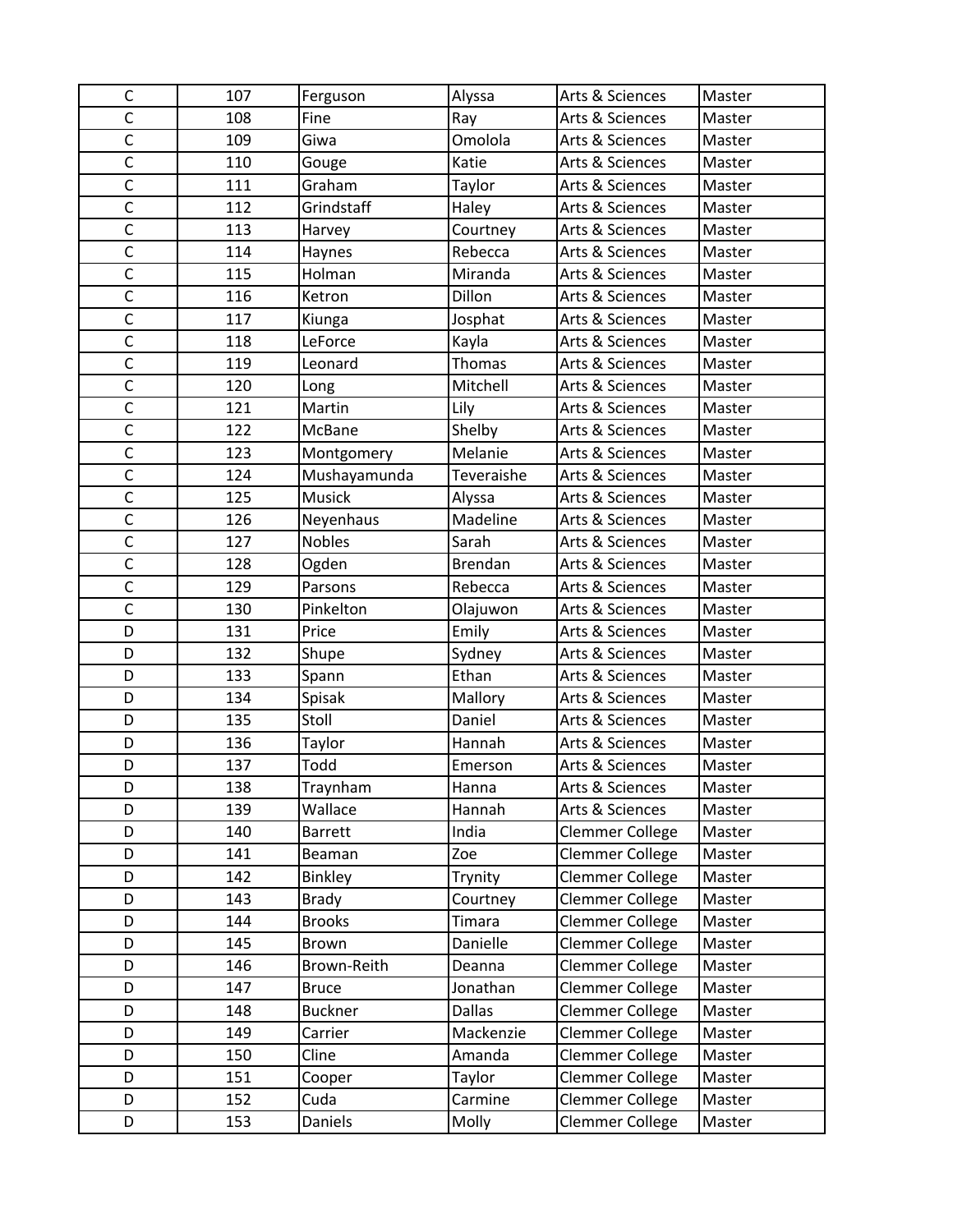| D      | 154        | Della              | Dorothy         | Clemmer College                    | Master           |
|--------|------------|--------------------|-----------------|------------------------------------|------------------|
| D      | 155        | Dugger             | Lauren          | Clemmer College                    | Master           |
| D      | 156        | Earnhardt          | <b>Broderek</b> | Clemmer College                    | Master           |
| D      | 157        | Eggers             | Savannah        | Clemmer College                    | Master           |
| D      | 158        | Finney             | Katarina        | Clemmer College                    | Master           |
| D      | 159        | Foy                | Alexander       | Clemmer College                    | Master           |
| D      | 160        | Gazall             | Robert          | Clemmer College                    | Master           |
| D      | 161        | Giles              | Emily           | Clemmer College                    | Master           |
| D      | 162        | Goembel            | Melissa         | Clemmer College                    | Master           |
| D      | 163        | Gomez              | Maggie          | Clemmer College                    | Master           |
| D      | 164        | Gosnell            | Makayla         | Clemmer College                    | Master           |
| D      | 165        | Gotchall           | Jacob           | Clemmer College                    | Master           |
| D      | 166        | Graham             | Ralynn          | Clemmer College                    | Master           |
| D      | 167        | Gray               | Jacob           | Clemmer College                    | Master           |
| D      | 168        | Grupp              | Nicole          | Clemmer College                    | Master           |
| D      | 169        | Hammontree         | Edwin           | Clemmer College                    | Master           |
| D      | 170        | Hayes              | Lindsey         | Clemmer College                    | Master           |
| D      | 171        | Heimbach           | Meaghan         | Clemmer College                    | Master           |
| D      | 172        | Hensley            | Jada            | Clemmer College                    | Master           |
| D      | 173        | Hess               | Hannah          | Clemmer College                    | Master           |
| D      | 174        | Hodge              | Kristen         | Clemmer College                    | Master           |
| D      | 175        | Hoilman            | Shana           | Clemmer College                    | Master           |
| D      | 176        | Holley             | Virginia        | Clemmer College                    | Master           |
| D      | 177        | Honeycutt          | Victoria        | Clemmer College                    | Master           |
| D      | 178        | Hubbard            | Erica           | Clemmer College                    | Master           |
| D      | 179        | Jackson            | Casey           | Clemmer College                    | Master           |
| D      | 180        | Jackson            | Logan           | Clemmer College                    | Master           |
| E      | 181        | Jones              | <b>Bret</b>     | <b>Clemmer College</b>             | Master           |
| E      | 182        | Judd               | Cory            | Clemmer College                    | Master           |
| E      | 183        | Keane              | Shae            | Clemmer College                    | Master           |
| E      | 184        | Knies              | Amanda          | Clemmer College                    | Master           |
| Ε      | 185        | Knight             | Daniel          | <b>Clemmer College</b>             | Master           |
| E      | 186        | Knoke              | Joseph          | Clemmer College                    | Master           |
| E      | 187        | Knott              | Scarlett        | Clemmer College                    | Master           |
| E      | 188        | Lewis              | Chantel         | Clemmer College                    | Master           |
| E      | 189        | Maffett            | Samantha        | Clemmer College                    | Master           |
| E      | 190        | Mehrotra           | Neeta           | Clemmer College                    | Master           |
| E      | 191        | Millard            | Hannah          | Clemmer College                    | Master           |
| E      | 192        | Mosley             | Courtney        | Clemmer College                    | Master           |
| E      | 193        | Nave<br>Nevares    | Lexie           | Clemmer College                    | Master           |
| E<br>E | 194        |                    | Benjamin        | Clemmer College                    | Master           |
| E      | 195<br>196 | Nutter<br>Oxendine | Leigh<br>Lakota | Clemmer College<br>Clemmer College | Master<br>Master |
| E      | 197        | Peace              | Matthew         | Clemmer College                    | Master           |
| E      | 198        | Pendola            | Audrey          | Clemmer College                    | Master           |
| E      | 199        |                    |                 | Clemmer College                    |                  |
| E      |            | Perry              | Molly           |                                    | Master           |
|        | 200        | Peterson           | Erik            | Clemmer College                    | Master           |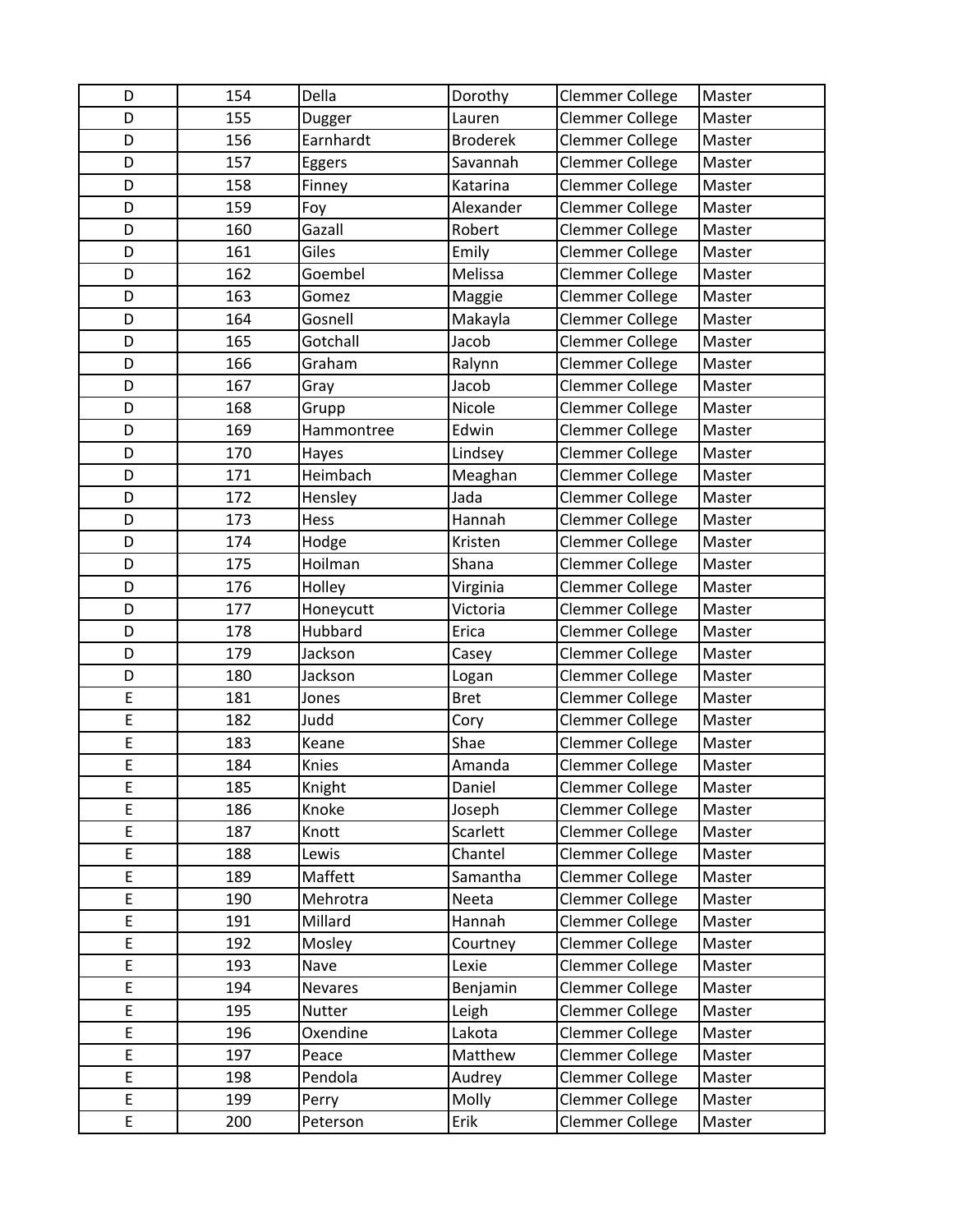| E | 201 | Peterson           | Kasey          | Clemmer College        | Master |
|---|-----|--------------------|----------------|------------------------|--------|
| E | 202 | Pickard            | Jonna          | Clemmer College        | Master |
| E | 203 | Post               | Kelly          | <b>Clemmer College</b> | Master |
| E | 204 | Pratt              | Alison         | Clemmer College        | Master |
| E | 205 | Previtera          | Amy            | Clemmer College        | Master |
| E | 206 | Quade              | Shelby         | Clemmer College        | Master |
| E | 207 | Ransom             | Leah           | Clemmer College        | Master |
| E | 208 | Raymond            | Cindy          | <b>Clemmer College</b> | Master |
| E | 209 | Reedy              | Kayla          | Clemmer College        | Master |
| E | 210 | Renfro             | Abby           | Clemmer College        | Master |
| E | 211 | Richardson         | Thomas         | <b>Clemmer College</b> | Master |
| E | 212 | Sauro              | Jenna          | Clemmer College        | Master |
| E | 213 | Selby              | Henry          | <b>Clemmer College</b> | Master |
| E | 214 | Stout              | Alexis         | Clemmer College        | Master |
| E | 215 | Stout              | Anna           | Clemmer College        | Master |
| E | 216 | <b>Summers</b>     | Kayla          | Clemmer College        | Master |
| E | 217 | Turner             | Laura          | Clemmer College        | Master |
| E | 218 | Van Horn           | Shawn          | <b>Clemmer College</b> | Master |
| E | 219 | VanBebber          | Bethany        | Clemmer College        | Master |
| E | 221 | Watson             | Laura          | Clemmer College        | Master |
| E | 222 | Watson             | Laura          | Clemmer College        | Master |
| E | 223 | Weeks              | Megan          | Clemmer College        | Master |
| E | 224 | Westover           | Mary           | <b>Clemmer College</b> | Master |
| E | 225 | Wiles              | Jazmine        | Clemmer College        | Master |
| E | 226 | Williams           | Thai           | <b>Clemmer College</b> | Master |
| E | 227 | Williamson         | Ashley         | Clemmer College        | Master |
| E | 228 | Wolfe              | Madison        | Clemmer College        | Master |
| E | 229 | Young              | Natasha        | <b>Clemmer College</b> | Master |
| E | 230 | Ailey              | Mackenzie      | <b>Public Health</b>   | Master |
| F | 231 | <b>Baggett</b>     | Kathleen       | <b>Public Health</b>   | Master |
| F | 232 | <b>Bah Madison</b> | Isatou         | <b>Public Health</b>   | Master |
| F | 233 | <b>Berluti</b>     | Cassandra      | <b>Public Health</b>   | Master |
| F | 234 | Calton             | Sarah          | <b>Public Health</b>   | Master |
| F | 235 | Clark              | Bendik         | <b>Public Health</b>   | Master |
| F | 236 | Crocker            | Cori           | Public Health          | Master |
| F | 237 | Ellison            | Julie          | <b>Public Health</b>   | Master |
| F | 238 | Foster             | Wydedra        | <b>Public Health</b>   | Master |
| F | 239 | Frankline          | Katherine      | <b>Public Health</b>   | Master |
| F | 240 | Hall               | Megan          | <b>Public Health</b>   | Master |
| F | 241 | Hughes             | <b>Brianna</b> | <b>Public Health</b>   | Master |
| F | 242 | James              | Connor         | <b>Public Health</b>   | Master |
| F | 243 | Jameson            | Morghan        | <b>Public Health</b>   | Master |
| F | 244 | Jessee             | Sarah          | <b>Public Health</b>   | Master |
| F | 245 | Johnson            | Shaleel        | <b>Public Health</b>   | Master |
| F | 246 | Kearley            | Justin         | <b>Public Health</b>   | Master |
| F | 247 | Keeton             | Michael        | <b>Public Health</b>   | Master |
| F | 248 | Kenkel             | Dylan          | Public Health          | Master |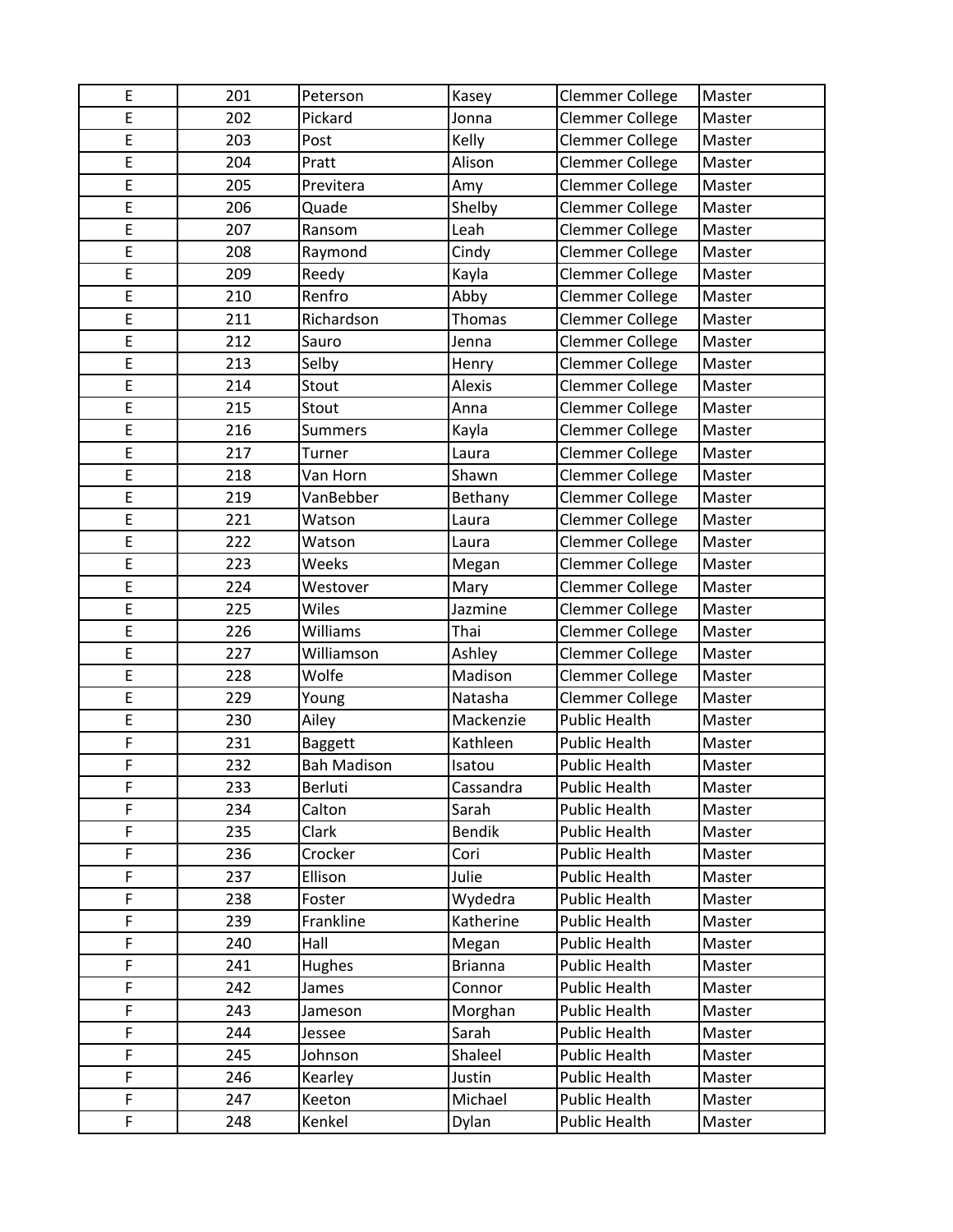| F | 249 | Knight        | Tiffany   | <b>Public Health</b> | Master        |
|---|-----|---------------|-----------|----------------------|---------------|
| F | 250 | Lawson        | Chesnee   | <b>Public Health</b> | Master        |
| F | 251 | Lawson        | Delaney   | <b>Public Health</b> | Master        |
| F | 252 | LeBlanc       | Cassandra | <b>Public Health</b> | Master        |
| F | 253 | Leonard       | Janit     | <b>Public Health</b> | Master        |
| F | 254 | Looper        | Leslie    | <b>Public Health</b> | Master        |
| F | 255 | Love          | Abigail   | <b>Public Health</b> | Master        |
| F | 256 | Marshall      | Alexandra | <b>Public Health</b> | Master        |
| F | 257 | Mayefskie     | Monica    | <b>Public Health</b> | Master        |
| F | 258 | McIntyre      | Kiersten  | <b>Public Health</b> | Master        |
| F | 259 | Micheli       | Stevie    | <b>Public Health</b> | Master        |
| F | 260 | Middlebrook   | Kendra    | <b>Public Health</b> | Master        |
| F | 261 | Mitchell      | Jacob     | <b>Public Health</b> | Master        |
| F | 262 | Mohamed       | Rawan     | <b>Public Health</b> | Master        |
| F | 263 | Murray        | Morgan    | <b>Public Health</b> | Master        |
| F | 264 | Newman        | Margaret  | <b>Public Health</b> | Master        |
| F | 265 | Ononye        | Obinna    | <b>Public Health</b> | Master        |
| F | 266 | Pamu          | Anne      | <b>Public Health</b> | Master        |
| F | 267 | Parente       | Hailey    | <b>Public Health</b> | Master        |
| F | 268 | Petersen      | Paul      | <b>Public Health</b> | Master        |
| F | 269 | Pinto Tapia   | Maria     | <b>Public Health</b> | Master        |
| F | 270 | Rapier        | Michelle  | <b>Public Health</b> | Master        |
| F | 271 | Ray           | Sarah     | <b>Public Health</b> | Master        |
| F | 272 | Rigal         | Dina      | <b>Public Health</b> | Master        |
| F | 273 | Roark         | Kristen   | <b>Public Health</b> | Master        |
| F | 274 | Sloop         | Ada       | <b>Public Health</b> | Master        |
| F | 275 | Smith         | Maeve     | <b>Public Health</b> | Master        |
| F | 276 | Turner        | Marissa   | <b>Public Health</b> | Master        |
| F | 277 | Ward          | Josie     | <b>Public Health</b> | Master        |
| F | 278 | Waters        | Chandler  | <b>Public Health</b> | Master        |
| F | 279 | Williams      | Mekyala   | <b>Public Health</b> | Master        |
| F | 280 | Alfaro        | Maria     | Arts & Sciences      | Undergraduate |
| G | 281 | Alfonso       | Claire    | Arts & Sciences      | Undergraduate |
| G | 282 | Allen         | Kayla     | Arts & Sciences      | Undergraduate |
| G | 283 | Amadasun      | Rolly     | Arts & Sciences      | Undergraduate |
| G | 284 | Anderson      | Haley     | Arts & Sciences      | Undergraduate |
| G | 285 | Aranas        | Cameron   | Arts & Sciences      | Undergraduate |
| G | 286 | Armitage      | Alexis    | Arts & Sciences      | Undergraduate |
| G | 287 | Ashline       | Heather   | Arts & Sciences      | Undergraduate |
| G | 288 | Augustine     | Erin      | Arts & Sciences      | Undergraduate |
| G | 289 | Avendano Rubi | Pamela    | Arts & Sciences      | Undergraduate |
| G | 290 | Ayllon        | Annalea   | Arts & Sciences      | Undergraduate |
| G | 291 | <b>Bailey</b> | Karaline  | Arts & Sciences      | Undergraduate |
| G | 292 | <b>Baines</b> | Kaylan    | Arts & Sciences      | Undergraduate |
| G | 293 | Ballenger     | Zane      | Arts & Sciences      | Undergraduate |
| G | 294 | Ballinger     | Marissa   | Arts & Sciences      | Undergraduate |
| G | 295 | <b>Barb</b>   | Thomas    | Arts & Sciences      | Undergraduate |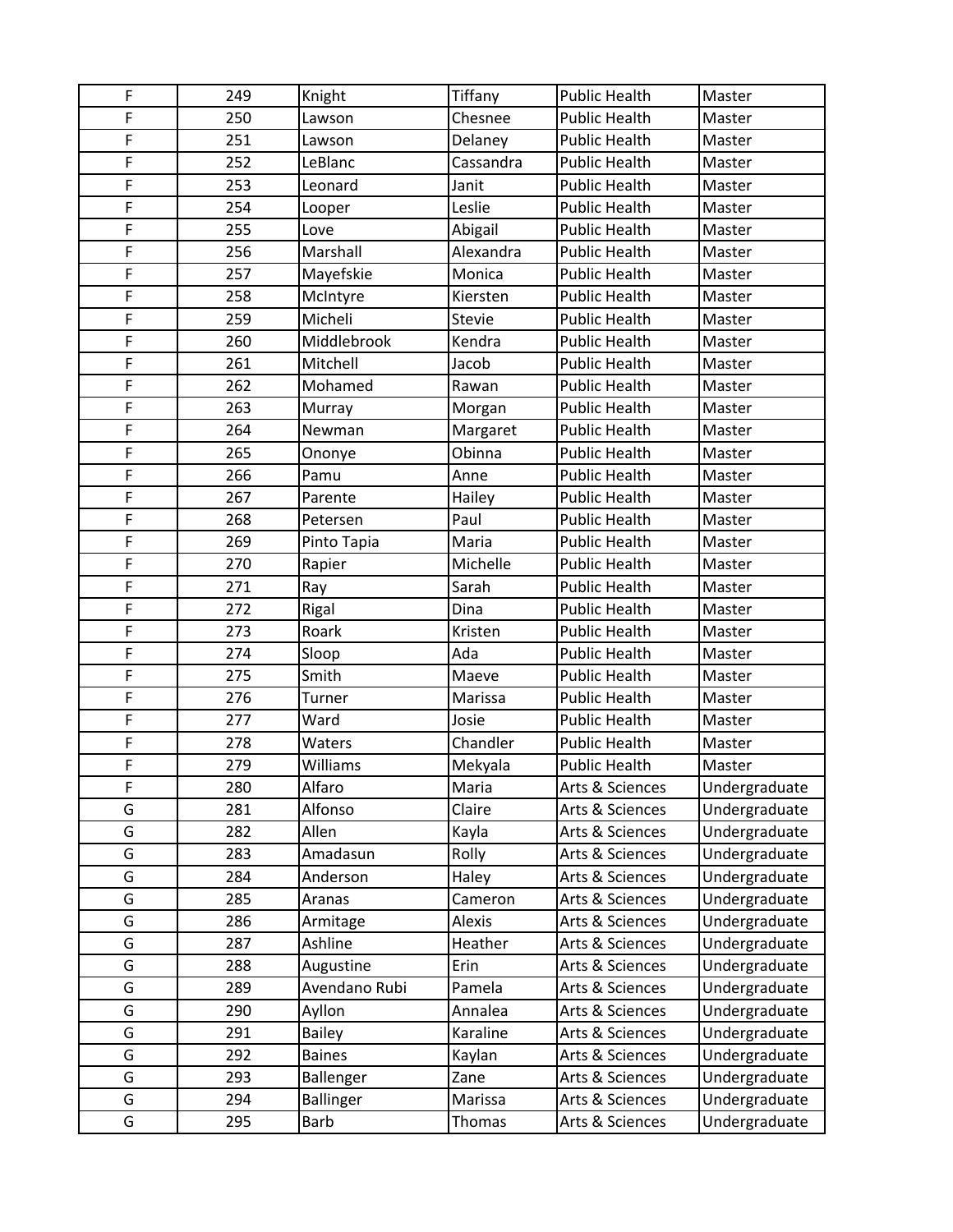| G | 296 | <b>Barnette</b> | Candis         | Arts & Sciences | Undergraduate |
|---|-----|-----------------|----------------|-----------------|---------------|
| G | 297 | <b>Barnhart</b> | Daniel         | Arts & Sciences | Undergraduate |
| G | 298 | <b>Bassett</b>  | Katharine      | Arts & Sciences | Undergraduate |
| G | 299 | Batchelor       | <b>Thomas</b>  | Arts & Sciences | Undergraduate |
| G | 300 | Bear            | Ashley         | Arts & Sciences | Undergraduate |
| G | 301 | Beard           | Kaitlin        | Arts & Sciences | Undergraduate |
| G | 302 | Bertani         | Mia            | Arts & Sciences | Undergraduate |
| G | 303 | <b>Bible</b>    | Megan          | Arts & Sciences | Undergraduate |
| G | 304 | Bishop          | Tyler          | Arts & Sciences | Undergraduate |
| G | 305 | Bishop          | Zackary        | Arts & Sciences | Undergraduate |
| G | 306 | <b>Blair</b>    | Hannah         | Arts & Sciences | Undergraduate |
| G | 307 | <b>Blevins</b>  | Brycen         | Arts & Sciences | Undergraduate |
| G | 308 | Bolton          | Makenzie       | Arts & Sciences | Undergraduate |
| G | 309 | Bond            | Elizabeth      | Arts & Sciences | Undergraduate |
| G | 310 | Boughner        | Mackenzie      | Arts & Sciences | Undergraduate |
| G | 311 | <b>Bowens</b>   | Emily          | Arts & Sciences | Undergraduate |
| G | 312 | <b>Bowers</b>   | Alexandria     | Arts & Sciences | Undergraduate |
| G | 313 | <b>Bowers</b>   | Olivia         | Arts & Sciences | Undergraduate |
| G | 314 | <b>Bowery</b>   | Garrett        | Arts & Sciences | Undergraduate |
| G | 315 | <b>Bradley</b>  | Chandler       | Arts & Sciences | Undergraduate |
| G | 316 | <b>Bradley</b>  | Christopher    | Arts & Sciences | Undergraduate |
| G | 317 | <b>Bradley</b>  | Quincie        | Arts & Sciences | Undergraduate |
| G | 318 | <b>Branson</b>  | Jessica        | Arts & Sciences | Undergraduate |
| G | 319 | <b>Britton</b>  | David          | Arts & Sciences | Undergraduate |
| G | 320 | <b>Brophy</b>   | Amber          | Arts & Sciences | Undergraduate |
| G | 321 | Brown           | Angelina       | Arts & Sciences | Undergraduate |
| G | 322 | Brown           | <b>Brooke</b>  | Arts & Sciences | Undergraduate |
| G | 323 | Brown           | Dana           | Arts & Sciences | Undergraduate |
| G | 324 | <b>Brown</b>    | Emily          | Arts & Sciences | Undergraduate |
| G | 325 | Buchanan        | Emily          | Arts & Sciences | Undergraduate |
| G | 326 | <b>Buchanan</b> | Taylor         | Arts & Sciences | Undergraduate |
| G | 327 | <b>Bucy</b>     | Abigail        | Arts & Sciences | Undergraduate |
| G | 328 | <b>Bucy</b>     | Haleigh        | Arts & Sciences | Undergraduate |
| G | 329 | <b>Burton</b>   | Hailey         | Arts & Sciences | Undergraduate |
| G | 330 | <b>Byrd</b>     | Matthew        | Arts & Sciences | Undergraduate |
| Η | 331 | Byrum           | Carter         | Arts & Sciences | Undergraduate |
| Н | 332 | Campbell        | Daniel         | Arts & Sciences | Undergraduate |
| Η | 333 | Canini          | Mariacristina  | Arts & Sciences | Undergraduate |
| Н | 334 | Cantu           | Andrea         | Arts & Sciences | Undergraduate |
| Η | 335 | Cardenal        | <b>Brianna</b> | Arts & Sciences | Undergraduate |
| Η | 336 | Carnes          | <b>Bailey</b>  | Arts & Sciences | Undergraduate |
| Н | 337 | Carpenter       | Jaden          | Arts & Sciences | Undergraduate |
| Η | 338 | Carson          | Emma-Rae       | Arts & Sciences | Undergraduate |
| Н | 339 | Carter          | Chelsey        | Arts & Sciences | Undergraduate |
| Н | 340 | Carver          | Abigail        | Arts & Sciences | Undergraduate |
| Η | 341 | Cate            | <b>Brenda</b>  | Arts & Sciences | Undergraduate |
| Н | 342 | Chapman         | <b>Brian</b>   | Arts & Sciences | Undergraduate |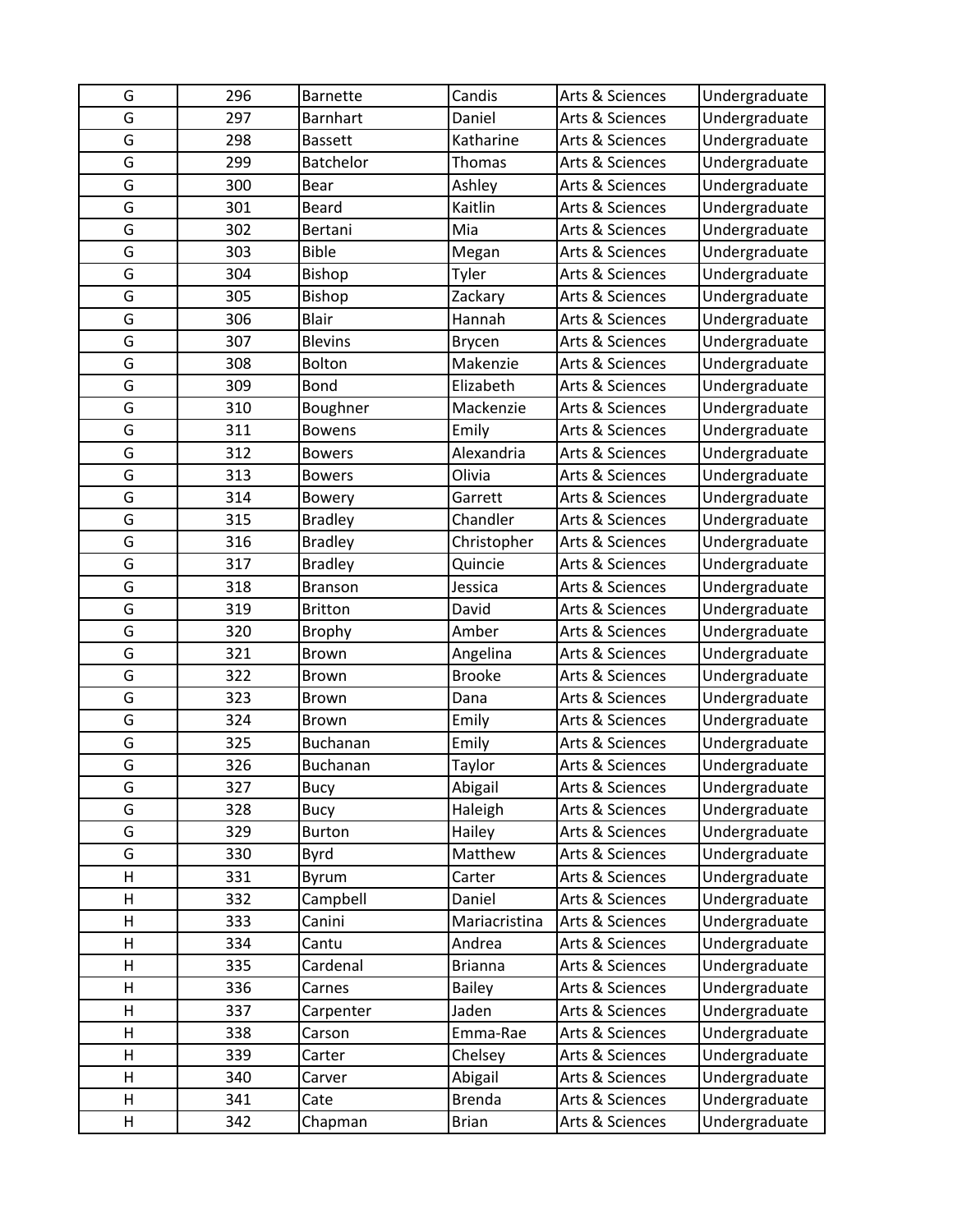| н                       | 343        | Chapman               | Jonah               | Arts & Sciences                    | Undergraduate                  |
|-------------------------|------------|-----------------------|---------------------|------------------------------------|--------------------------------|
| $\overline{\mathsf{H}}$ | 344        | Chatham               | Tyler               | Arts & Sciences                    | Undergraduate                  |
| Η                       | 345        | Childress             | Garrett             | Arts & Sciences                    | Undergraduate                  |
| $\mathsf{H}$            | 346        | Christian             | Abigail             | Arts & Sciences                    | Undergraduate                  |
| H                       | 347        | Clark                 | Hannah              | Arts & Sciences                    | Undergraduate                  |
| Η                       | 348        | Clark                 | Jonathan            | Arts & Sciences                    | Undergraduate                  |
| $\overline{\mathsf{H}}$ | 349        | Clark                 | Lillian             | Arts & Sciences                    | Undergraduate                  |
| Η                       | 350        | Clear                 | Taylor              | Arts & Sciences                    | Undergraduate                  |
| Η                       | 351        | Clouse                | Emily               | Arts & Sciences                    | Undergraduate                  |
| H                       | 352        | Coe                   | Emily               | Arts & Sciences                    | Undergraduate                  |
| Η                       | 353        | Coffey                | Noah                | Arts & Sciences                    | Undergraduate                  |
| Η                       | 354        | Cole                  | Patrick             | Arts & Sciences                    | Undergraduate                  |
| $\overline{\mathsf{H}}$ | 355        | Colpo                 | Claudia             | Arts & Sciences                    | Undergraduate                  |
| Н                       | 356        | Commons               | Jonathan            | Arts & Sciences                    | Undergraduate                  |
| H                       | 357        | Compton               | Margaret            | Arts & Sciences                    | Undergraduate                  |
| Н                       | 358        | Cook                  | Julianne            | Arts & Sciences                    | Undergraduate                  |
| Η                       | 359        | Cooper                | Lori                | Arts & Sciences                    | Undergraduate                  |
| Η                       | 360        | Copeland              | Madeline            | Arts & Sciences                    | Undergraduate                  |
| Η                       | 361        | Couch                 | Braydon             | Arts & Sciences                    | Undergraduate                  |
| $\overline{\mathsf{H}}$ | 362        | Cox                   | Elijah              | Arts & Sciences                    | Undergraduate                  |
| $\overline{\mathsf{H}}$ | 363        | Cox                   | Ethan               | Arts & Sciences                    | Undergraduate                  |
| $\mathsf{H}$            | 364        | Cox                   | Jackie              | Arts & Sciences                    | Undergraduate                  |
| Η                       | 365        | Crabtree              | David               | Arts & Sciences                    | Undergraduate                  |
| Η                       | 366        | Craddock              | Kacy                | Arts & Sciences                    | Undergraduate                  |
| $\overline{\mathsf{H}}$ | 367        | Cradic                | Chloe               | Arts & Sciences                    | Undergraduate                  |
| $\overline{\mathsf{H}}$ | 368        | Cravens               | Abigail             | Arts & Sciences                    | Undergraduate                  |
| Η                       | 369        | Cutright              | Josh                | Arts & Sciences                    | Undergraduate                  |
| Η                       | 370        | Darling               | Abigail             | Arts & Sciences                    | Undergraduate                  |
| $\overline{\mathsf{H}}$ | 371        | Davey                 | Alexis              | Arts & Sciences                    | Undergraduate                  |
| $\overline{\mathsf{H}}$ | 372        | Davidson              | Taylor              | Arts & Sciences                    | Undergraduate                  |
| $\overline{\mathsf{H}}$ | 373        | Davis                 | Adam                | Arts & Sciences                    | Undergraduate                  |
| н                       | 374        | Davis                 | Carolina            | Arts & Sciences                    | Undergraduate                  |
| н                       | 375        | Davis                 | Makya               | Arts & Sciences                    | Undergraduate                  |
| Н                       | 376        | DelBene               | Sara                | Arts & Sciences                    | Undergraduate                  |
| Η                       | 377        | <b>DeRegis</b>        | Azayzel             | Arts & Sciences                    | Undergraduate                  |
| Н                       | 378<br>379 | Dessauer              | Johnathan           | Arts & Sciences                    | Undergraduate                  |
| Н<br>Η                  | 380        | Deto<br><b>DiCola</b> | Natalie<br>Nicole   | Arts & Sciences<br>Arts & Sciences | Undergraduate                  |
|                         |            | Dillard               | Marlena             |                                    | Undergraduate<br>Undergraduate |
|                         | 381<br>382 | Do                    |                     | Arts & Sciences<br>Arts & Sciences | Undergraduate                  |
|                         |            |                       | Tracy               |                                    |                                |
| ı                       | 383<br>384 | Donahue               | Kearstyn            | Arts & Sciences                    | Undergraduate                  |
| ı                       | 385        | Dooley<br>Dougherty   | Robbie              | Arts & Sciences<br>Arts & Sciences | Undergraduate<br>Undergraduate |
| I                       | 386        | Dovey                 | Kerrington<br>Abbey | Arts & Sciences                    | Undergraduate                  |
|                         | 387        | Dowdell               | Mykia               | Arts & Sciences                    | Undergraduate                  |
|                         | 388        |                       | Jillian             | Arts & Sciences                    | Undergraduate                  |
|                         | 389        | Downing               | Allie               |                                    | Undergraduate                  |
|                         |            | Drinnon               |                     | Arts & Sciences                    |                                |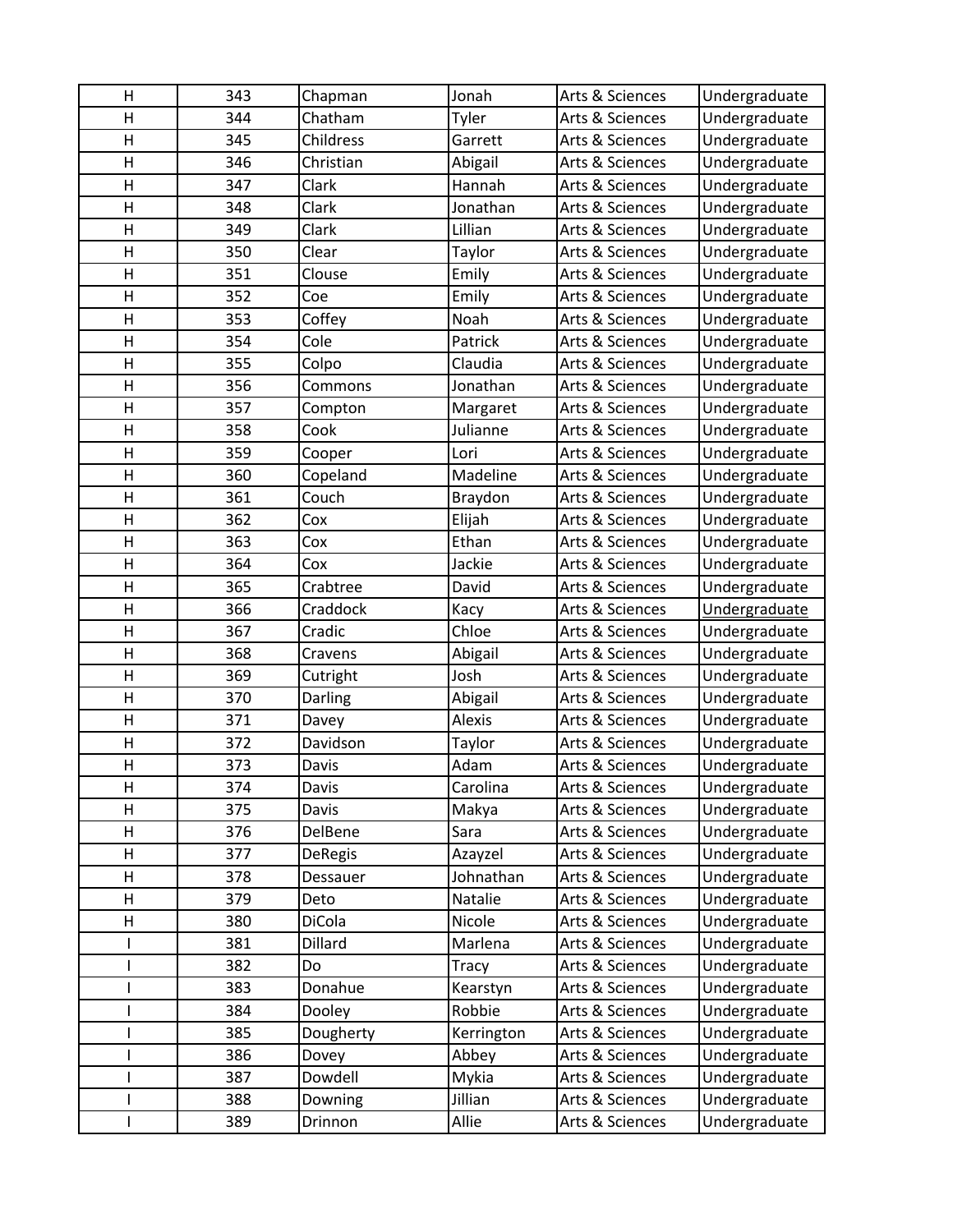|   | 390 | <b>Duggins</b>     | Jonah           | Arts & Sciences | Undergraduate        |
|---|-----|--------------------|-----------------|-----------------|----------------------|
|   | 391 | Duncan             | <b>Breanna</b>  | Arts & Sciences | Undergraduate        |
|   | 392 | Duncan             | Hunter          | Arts & Sciences | Undergraduate        |
|   | 393 | Duncan             | Megan           | Arts & Sciences | Undergraduate        |
|   | 394 | Duncan             | Rachel          | Arts & Sciences | Undergraduate        |
|   | 395 | Dunham             | Seth            | Arts & Sciences | Undergraduate        |
|   | 396 | Dunn               | Olivia          | Arts & Sciences | Undergraduate        |
|   | 397 | Durbin             | Jordan          | Arts & Sciences | Undergraduate        |
|   | 398 | Dutcher            | Rachel          | Arts & Sciences | Undergraduate        |
|   | 399 | Dyer               | Caden           | Arts & Sciences | Undergraduate        |
|   | 400 | Dyhl               | Jessica         | Arts & Sciences | Undergraduate        |
|   | 401 | Eaton              | Danielle        | Arts & Sciences | Undergraduate        |
|   | 402 | Eaton              | Hunter          | Arts & Sciences | Undergraduate        |
|   | 403 | Edwards            | Elizabeth       | Arts & Sciences | Undergraduate        |
|   | 404 | Edwards            | Savana          | Arts & Sciences | Undergraduate        |
|   | 405 | Elizarraras Bahena | Yunuen          | Arts & Sciences | Undergraduate        |
|   | 406 | Ellison            | Megan           | Arts & Sciences | Undergraduate        |
|   | 407 | Ellison            | Morgan          | Arts & Sciences | Undergraduate        |
|   | 408 | Emert              | Tyler           | Arts & Sciences | Undergraduate        |
|   | 409 | Etherton           | Dylan           | Arts & Sciences | Undergraduate        |
|   | 410 | Eubanks            | Rebecca         | Arts & Sciences | Undergraduate        |
|   | 411 | Evans              | Caitlyn         | Arts & Sciences | Undergraduate        |
|   | 412 | Everroad           | Levi            | Arts & Sciences | Undergraduate        |
|   | 413 | Faimon             | Megan           | Arts & Sciences | Undergraduate        |
|   | 414 | Fairchild          | Emma            | Arts & Sciences | Undergraduate        |
|   | 415 | Fanney             | <b>Bria</b>     | Arts & Sciences | Undergraduate        |
|   | 416 | Featherston        | Chandler        | Arts & Sciences | Undergraduate        |
|   | 417 | Fejeran            | Zachary         | Arts & Sciences | Undergraduate        |
|   | 418 | Fender             | <b>Nicholas</b> | Arts & Sciences | Undergraduate        |
|   | 419 | Ferrell            | Morgan          | Arts & Sciences | Undergraduate        |
|   | 420 | Ferrell            | Taylor          | Arts & Sciences | <b>Undergraduate</b> |
|   | 421 | <b>Fillers</b>     | Olivia          | Arts & Sciences | Undergraduate        |
|   | 422 | Fitzgerald         | Erin            | Arts & Sciences | Undergraduate        |
|   | 423 | Fletcher           | Skyler          | Arts & Sciences | Undergraduate        |
|   | 424 | <b>Flick</b>       | Jacob           | Arts & Sciences | Undergraduate        |
|   | 425 | Flores             | Emily           | Arts & Sciences | Undergraduate        |
|   | 426 | Fobare             | Hayden          | Arts & Sciences | Undergraduate        |
|   | 427 | Fria               | Joanna          | Arts & Sciences | Undergraduate        |
|   | 428 | Fuchs              | Matthew         | Arts & Sciences | Undergraduate        |
|   | 429 | Fuller             | Elizabeth       | Arts & Sciences | Undergraduate        |
|   | 430 | Galloway           | Ethaniel        | Arts & Sciences | Undergraduate        |
| J | 431 | Gass               | Garrett         | Arts & Sciences | Undergraduate        |
| J | 432 | Geddie             | Scott           | Arts & Sciences | Undergraduate        |
| J | 433 | Gilbert            | Emma            | Arts & Sciences | Undergraduate        |
| J | 434 | Gilliam            | Cori            | Arts & Sciences | Undergraduate        |
| J | 435 | Glover             | Caleb           | Arts & Sciences | Undergraduate        |
| J | 436 | Good               | Jessica         | Arts & Sciences | Undergraduate        |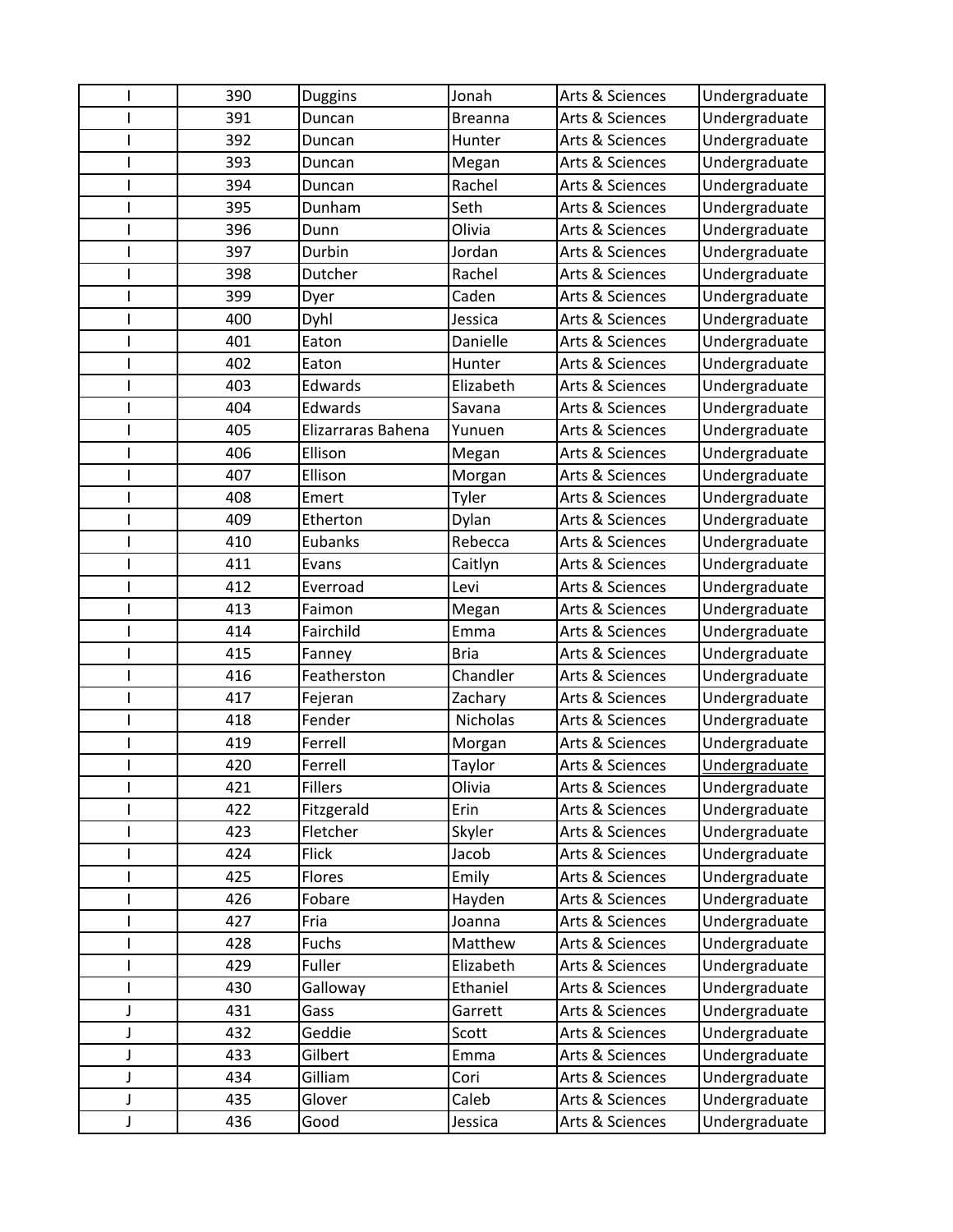| J | 437 | Graham         | Karsten        | Arts & Sciences | Undergraduate |
|---|-----|----------------|----------------|-----------------|---------------|
| J | 438 | Graves         | Jaeden         | Arts & Sciences | Undergraduate |
| J | 439 | Graybeal       | Kaylee         | Arts & Sciences | Undergraduate |
| J | 440 | Greene         | Natalie        | Arts & Sciences | Undergraduate |
| J | 441 | Greer          | Shane          | Arts & Sciences | Undergraduate |
| J | 442 | Gregg          | Harley         | Arts & Sciences | Undergraduate |
| J | 443 | Griffith       | Caleb          | Arts & Sciences | Undergraduate |
| J | 444 | Groscost       | Lucy           | Arts & Sciences | Undergraduate |
| J | 445 | Grubaugh       | Autavia        | Arts & Sciences | Undergraduate |
| J | 446 | Guentensberger | Jakob          | Arts & Sciences | Undergraduate |
| J | 447 | Hagar          | Marilyn        | Arts & Sciences | Undergraduate |
| J | 448 | Hagood         | Christopher    | Arts & Sciences | Undergraduate |
| J | 449 | Hall           | Cassie         | Arts & Sciences | Undergraduate |
| J | 450 | Hamm           | Odessia        | Arts & Sciences | Undergraduate |
| J | 451 | Hanes          | Jordan         | Arts & Sciences | Undergraduate |
| J | 452 | Hanshew        | Katelyn        | Arts & Sciences | Undergraduate |
| J | 453 | Harkleroad     | Sarah          | Arts & Sciences | Undergraduate |
| J | 454 | Harman         | Evan           | Arts & Sciences | Undergraduate |
| J | 455 | Harr           | Jacob          | Arts & Sciences | Undergraduate |
| J | 456 | <b>Harris</b>  | Zachary        | Arts & Sciences | Undergraduate |
| J | 457 | Harrison       | Alexandria     | Arts & Sciences | Undergraduate |
| J | 458 | Harrison       | Caleb          | Arts & Sciences | Undergraduate |
| J | 459 | <b>Hawkins</b> | Cheyenne       | Arts & Sciences | Undergraduate |
| J | 460 | Head           | Emilee         | Arts & Sciences | Undergraduate |
| J | 461 | Heard          | Javion         | Arts & Sciences | Undergraduate |
| J | 462 | Heath          | Alyssa         | Arts & Sciences | Undergraduate |
| J | 463 | Helm           | Keon           | Arts & Sciences | Undergraduate |
| J | 464 | Helms          | Sydney         | Arts & Sciences | Undergraduate |
| J | 465 | Hennage        | William        | Arts & Sciences | Undergraduate |
| J | 466 | Herd           | <b>Brandon</b> | Arts & Sciences | Undergraduate |
| J | 467 | Hester         | Owen           | Arts & Sciences | Undergraduate |
|   | 468 | Higbie         | Morgan         | Arts & Sciences | Undergraduate |
| J | 469 | <b>Higgins</b> | Laken          | Arts & Sciences | Undergraduate |
| J | 470 | Hill           | Drew           | Arts & Sciences | Undergraduate |
| J | 471 | Hill           | Taylor         | Arts & Sciences | Undergraduate |
| J | 472 | Hoefer         | Clara          | Arts & Sciences | Undergraduate |
| J | 473 | Holcomb        | Sophia         | Arts & Sciences | Undergraduate |
| J | 474 | Holcombe       | William        | Arts & Sciences | Undergraduate |
| J | 475 | Holland        | Zebiakiah      | Arts & Sciences | Undergraduate |
| J | 476 | Holt           | Courtney       | Arts & Sciences | Undergraduate |
| J | 477 | Holt           | Kyra           | Arts & Sciences | Undergraduate |
| J | 478 | Hooven         | Mackenzie      | Arts & Sciences | Undergraduate |
| J | 479 | Hormell        | Megan          | Arts & Sciences | Undergraduate |
| J | 480 | House          | Ethan          | Arts & Sciences | Undergraduate |
| К | 481 | Howard         | Grayson        | Arts & Sciences | Undergraduate |
| К | 482 | Howe           | Madeline       | Arts & Sciences | Undergraduate |
| К | 483 | Howe           | Zachary        | Arts & Sciences | Undergraduate |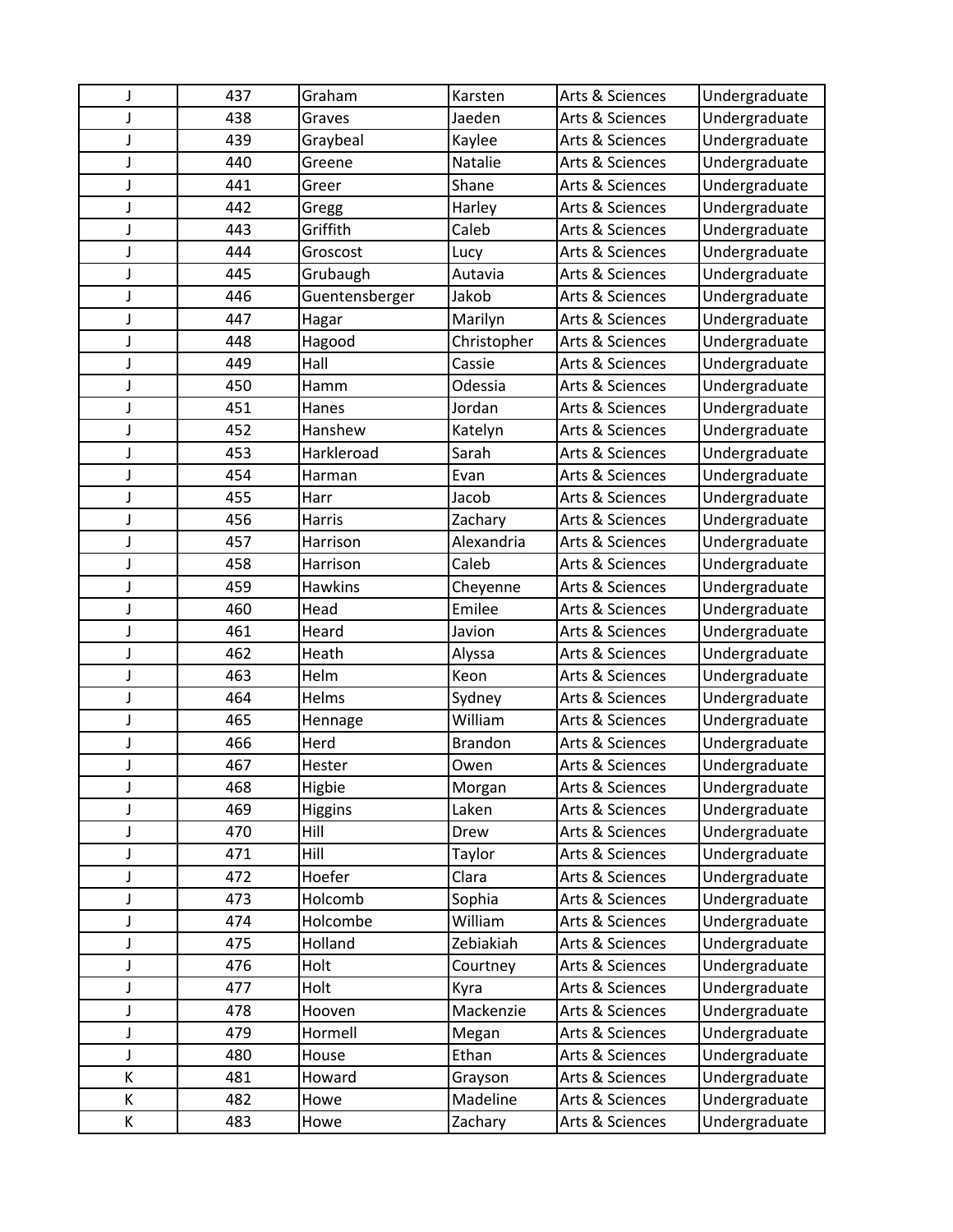| Κ | 484 | Hudson          | Whitley        | Arts & Sciences | Undergraduate |
|---|-----|-----------------|----------------|-----------------|---------------|
| К | 485 | Hughes          | Milburn        | Arts & Sciences | Undergraduate |
| Κ | 486 | Humble          | Gabrielle      | Arts & Sciences | Undergraduate |
| К | 487 | <b>Hutchins</b> | Jeara          | Arts & Sciences | Undergraduate |
| Κ | 488 | Hyde            | Anna           | Arts & Sciences | Undergraduate |
| К | 489 | Jackson         | Gabrielle      | Arts & Sciences | Undergraduate |
| K | 490 | Jackson         | Madeleine      | Arts & Sciences | Undergraduate |
| Κ | 491 | Jacob           | Omotayo        | Arts & Sciences | Undergraduate |
| К | 492 | Jenkins         | Kallie         | Arts & Sciences | Undergraduate |
| K | 493 | Jennings        | Olivia         | Arts & Sciences | Undergraduate |
| K | 494 | Johnson         | Mckinleah      | Arts & Sciences | Undergraduate |
| Κ | 495 | Johnson         | <b>Bradley</b> | Arts & Sciences | Undergraduate |
| Κ | 496 | Johnson         | Haylee         | Arts & Sciences | Undergraduate |
| К | 497 | Johnson         | Kennedi        | Arts & Sciences | Undergraduate |
| Κ | 498 | Jones           | Emma           | Arts & Sciences | Undergraduate |
| K | 499 | Jones           | Garrett        | Arts & Sciences | Undergraduate |
| Κ | 500 | Jones           | Kody           | Arts & Sciences | Undergraduate |
| Κ | 501 | Jones           | Tyler          | Arts & Sciences | Undergraduate |
| Κ | 502 | Kahn            | Foster         | Arts & Sciences | Undergraduate |
| Κ | 503 | Kapaya          | Shila          | Arts & Sciences | Undergraduate |
| K | 504 | Kazee           | Zachary        | Arts & Sciences | Undergraduate |
| К | 505 | Keith           | Zackary        | Arts & Sciences | Undergraduate |
| К | 506 | Kennedy         | Caleb          | Arts & Sciences | Undergraduate |
| K | 507 | Kilgore         | Mason          | Arts & Sciences | Undergraduate |
| Κ | 508 | Kilpatrick      | Neyland        | Arts & Sciences | Undergraduate |
| Κ | 509 | Kirby           | Zachary        | Arts & Sciences | Undergraduate |
| К | 510 | Klumb           | Connor         | Arts & Sciences | Undergraduate |
| K | 511 | Kohlmeyer       | Davis          | Arts & Sciences | Undergraduate |
| К | 512 | Krafsur         | Joshua         | Arts & Sciences | Undergraduate |
| K | 513 | Lamb            | Noah           | Arts & Sciences | Undergraduate |
| К | 514 | Lancaster       | Reagan         | Arts & Sciences | Undergraduate |
| К | 515 | Lane            | <b>Bailey</b>  | Arts & Sciences | Undergraduate |
| К | 516 | Lawson          | Ryan           | Arts & Sciences | Undergraduate |
| К | 517 | Lawson          | Victoria       | Arts & Sciences | Undergraduate |
| К | 518 | Leake           | Grayson        | Arts & Sciences | Undergraduate |
| К | 519 | Lee             | Virginia       | Arts & Sciences | Undergraduate |
| К | 520 | Lenoir          | Mark           | Arts & Sciences | Undergraduate |
| К | 521 | Lewis           | Grace          | Arts & Sciences | Undergraduate |
| Κ | 522 | Li              | Chuxuan        | Arts & Sciences | Undergraduate |
| К | 523 | Littlejohn      | Tiffney        | Arts & Sciences | Undergraduate |
| К | 524 | Logan           | <b>Bailey</b>  | Arts & Sciences | Undergraduate |
| К | 525 | Lombr           | Sidney         | Arts & Sciences | Undergraduate |
| К | 526 | Looney          | Daelynn        | Arts & Sciences | Undergraduate |
| Κ | 527 | Lopez           | Allen          | Arts & Sciences | Undergraduate |
| K | 528 | Lord            | Jessica        | Arts & Sciences | Undergraduate |
| К | 529 | Love            | Hannah         | Arts & Sciences | Undergraduate |
| К | 530 | Lovelace        | Kayla          | Arts & Sciences | Undergraduate |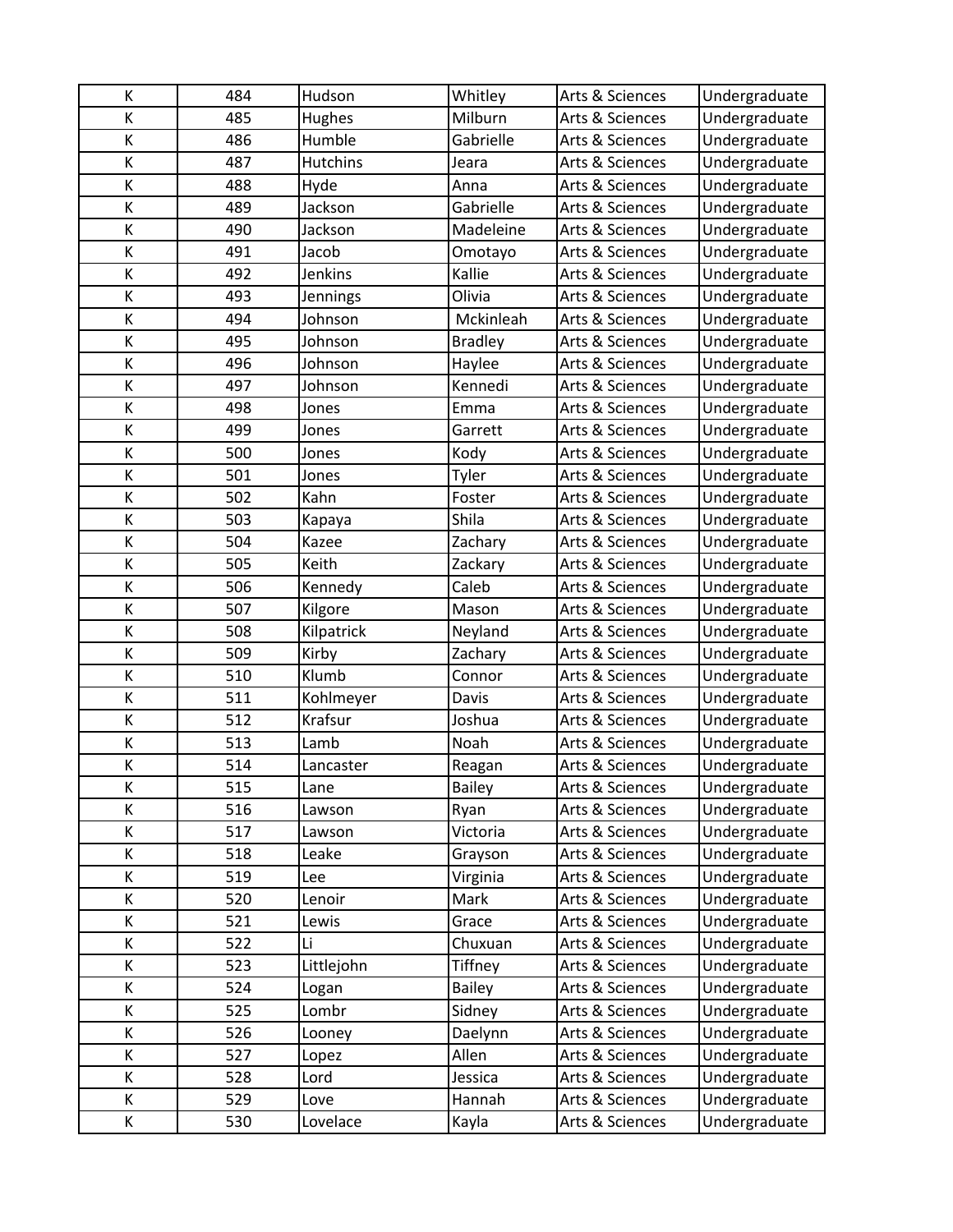| L | 531 | Lovell         | Ambria        | Arts & Sciences | Undergraduate |
|---|-----|----------------|---------------|-----------------|---------------|
| L | 532 | Lowe           | Katelynn      | Arts & Sciences | Undergraduate |
| L | 533 | Luff           | Sydney        | Arts & Sciences | Undergraduate |
| L | 534 | Lynch          | Taylor        | Arts & Sciences | Undergraduate |
| L | 535 | Lyon           | Joseph        | Arts & Sciences | Undergraduate |
| L | 536 | Lyons          | Ellison       | Arts & Sciences | Undergraduate |
| L | 537 | Madsen         | Owen          | Arts & Sciences | Undergraduate |
| L | 538 | Malek          | Morad         | Arts & Sciences | Undergraduate |
| L | 539 | <b>Maples</b>  | Sarah         | Arts & Sciences | Undergraduate |
| L | 540 | Marshall       | Seth          | Arts & Sciences | Undergraduate |
| L | 541 | Marvel         | <b>Bailey</b> | Arts & Sciences | Undergraduate |
| L | 542 | Mathews-Duarte | Destiny       | Arts & Sciences | Undergraduate |
| L | 543 | Matthews       | Kenda         | Arts & Sciences | Undergraduate |
| L | 544 | Mattie         | Kara          | Arts & Sciences | Undergraduate |
| L | 545 | Mauro          | Nicole        | Arts & Sciences | Undergraduate |
| L | 546 | Mayes          | Candace       | Arts & Sciences | Undergraduate |
| L | 547 | McAllister     | Imelia        | Arts & Sciences | Undergraduate |
| L | 548 | McCoig         | Collin        | Arts & Sciences | Undergraduate |
| L | 549 | McDonald       | Lane          | Arts & Sciences | Undergraduate |
| L | 550 | McDonald       | Richard       | Arts & Sciences | Undergraduate |
| L | 551 | McKeehan       | Katelin       | Arts & Sciences | Undergraduate |
| L | 552 | McMurtry       | James         | Arts & Sciences | Undergraduate |
| L | 553 | McNabb         | Chase         | Arts & Sciences | Undergraduate |
| L | 554 | Medina         | Isaac         | Arts & Sciences | Undergraduate |
| L | 555 | Melton         | Keely         | Arts & Sciences | Undergraduate |
| L | 556 | Melton         | Makayla       | Arts & Sciences | Undergraduate |
| L | 557 | Mercer         | Robert        | Arts & Sciences | Undergraduate |
| L | 558 | Miller         | Erin          | Arts & Sciences | Undergraduate |
| L | 559 | Miller         | Gabriel       | Arts & Sciences | Undergraduate |
| L | 560 | Miller         | Julianna      | Arts & Sciences | Undergraduate |
| L | 561 | Miller         | Madalyn       | Arts & Sciences | Undergraduate |
|   | 562 | Miller         | Zachary       | Arts & Sciences | Undergraduate |
| L | 563 | Mitchell       | Layne         | Arts & Sciences | Undergraduate |
| L | 564 | Montagna       | Daulton       | Arts & Sciences | Undergraduate |
| L | 565 | Moore          | Abigail       | Arts & Sciences | Undergraduate |
| L | 566 | Moore          | Erin          | Arts & Sciences | Undergraduate |
| L | 567 | Moore          | Lauren        | Arts & Sciences | Undergraduate |
| L | 568 | Moore          | Leah          | Arts & Sciences | Undergraduate |
| L | 569 | Morelock       | Garrett       | Arts & Sciences | Undergraduate |
| L | 570 | Mosley         | Esmonae       | Arts & Sciences | Undergraduate |
| L | 571 | Muncy          | Timothy       | Arts & Sciences | Undergraduate |
| L | 572 | <b>Myers</b>   | Leslie        | Arts & Sciences | Undergraduate |
| L | 573 | <b>Myers</b>   | Rachel        | Arts & Sciences | Undergraduate |
| L | 574 | Nakoff         | Slade         | Arts & Sciences | Undergraduate |
| L | 575 | Nande          | Jennifer      | Arts & Sciences | Undergraduate |
| L | 576 | Neal           | Savannah      | Arts & Sciences | Undergraduate |
| L | 577 | Nelson         | Chase         | Arts & Sciences | Undergraduate |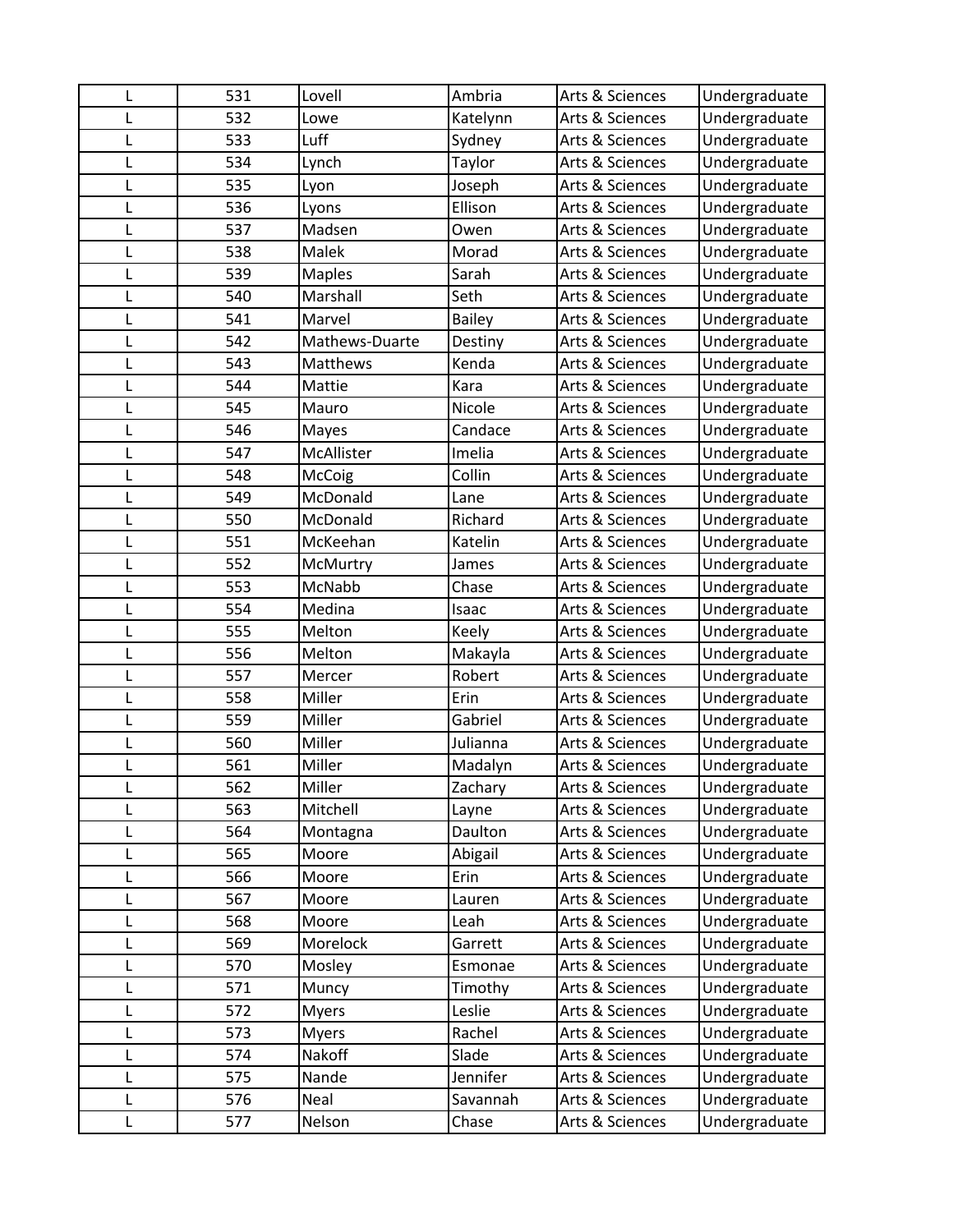| L | 578        | Nelson            | Josiah          | Arts & Sciences | Undergraduate |
|---|------------|-------------------|-----------------|-----------------|---------------|
| L | 579        | Nicksic           | Camri           | Arts & Sciences | Undergraduate |
| L | 580        | <b>Norris</b>     | Jacqueline      | Arts & Sciences | Undergraduate |
| M | 581        | Nunez             | Adrian          | Arts & Sciences | Undergraduate |
| M | 582        | <b>Nuckols</b>    | John            | Arts & Sciences | Undergraduate |
| M | 583        | Oakley            | Sabrina         | Arts & Sciences | Undergraduate |
| M | 584        | Ott               | Nahla           | Arts & Sciences | Undergraduate |
| M | 585        | Owens             | Sydney          | Arts & Sciences | Undergraduate |
| M | 586        | Pacheco           | Guadalupe       | Arts & Sciences | Undergraduate |
| M | 587        | Park              | Minyoung        | Arts & Sciences | Undergraduate |
| M | 588        | Parker            | Kelby           | Arts & Sciences | Undergraduate |
| M | 589        | Parris            | Caroline        | Arts & Sciences | Undergraduate |
| M | 590        | Petit             | Justin          | Arts & Sciences | Undergraduate |
| M | 591        | Phillips          | Emily           | Arts & Sciences | Undergraduate |
| M | 592        | Pickering         | Thomas          | Arts & Sciences | Undergraduate |
| M | 593        | Pierson           | Dawson          | Arts & Sciences | Undergraduate |
| M | 594        | Pippin            | <b>Bailey</b>   | Arts & Sciences | Undergraduate |
| M | 595        | Poff              | Em              | Arts & Sciences | Undergraduate |
| M | 596        | Porter            | Jalen           | Arts & Sciences | Undergraduate |
| M | 597        | Pratt             | Charles         | Arts & Sciences | Undergraduate |
| M | 598        | Presson           | <b>Banks</b>    | Arts & Sciences | Undergraduate |
| M | 599        | Puckett           | Hannah          | Arts & Sciences | Undergraduate |
| M | 600        | Quarles           | Annie           | Arts & Sciences | Undergraduate |
| M | 601        | Queener           | Sarah           | Arts & Sciences | Undergraduate |
| M | 602        | Radford           | Anna            | Arts & Sciences | Undergraduate |
| M | 603        | Ragsdale          | <b>Brannon</b>  | Arts & Sciences | Undergraduate |
| M | 604        | Randolph          | Griffin         | Arts & Sciences | Undergraduate |
| M | 605        | Range             | Leona           | Arts & Sciences | Undergraduate |
| M | 606        | Rappuhn           | Jaxon           | Arts & Sciences | Undergraduate |
| M | 607        | Ratheal           | <b>Bradley</b>  | Arts & Sciences | Undergraduate |
| M | 608        | Ray               | Rebecca         | Arts & Sciences | Undergraduate |
| M | 609        | Reale             | Samantha        | Arts & Sciences | Undergraduate |
| M | 610        | Reiners           | Morgan          | Arts & Sciences | Undergraduate |
| M | 611        | Rennolds          | Maris           | Arts & Sciences | Undergraduate |
| M | 612        | Resch             | Rachel          | Arts & Sciences | Undergraduate |
| M | 613        | Richards          | Kyle            | Arts & Sciences | Undergraduate |
| M | 614        | Ricker            | Sean            | Arts & Sciences | Undergraduate |
| M | 615        | Rivera            | Samantha        | Arts & Sciences | Undergraduate |
| M | 616        | Robbins           | Hannah          | Arts & Sciences | Undergraduate |
| M | 617        | Roberts           | Jonah<br>Corbit | Arts & Sciences | Undergraduate |
| M | 618        | Robinson          |                 | Arts & Sciences | Undergraduate |
| Μ | 619<br>620 | Rogers<br>Romines | Courtney        | Arts & Sciences | Undergraduate |
| M |            |                   | Sara            | Arts & Sciences | Undergraduate |
| M | 621        | Rosenbaum         | Kaley           | Arts & Sciences | Undergraduate |
| M | 622        | Rucker            | Cathrine        | Arts & Sciences | Undergraduate |
| M | 623        | Rueff             | Elizabeth       | Arts & Sciences | Undergraduate |
| Μ | 624        | Rush              | Gracesyn        | Arts & Sciences | Undergraduate |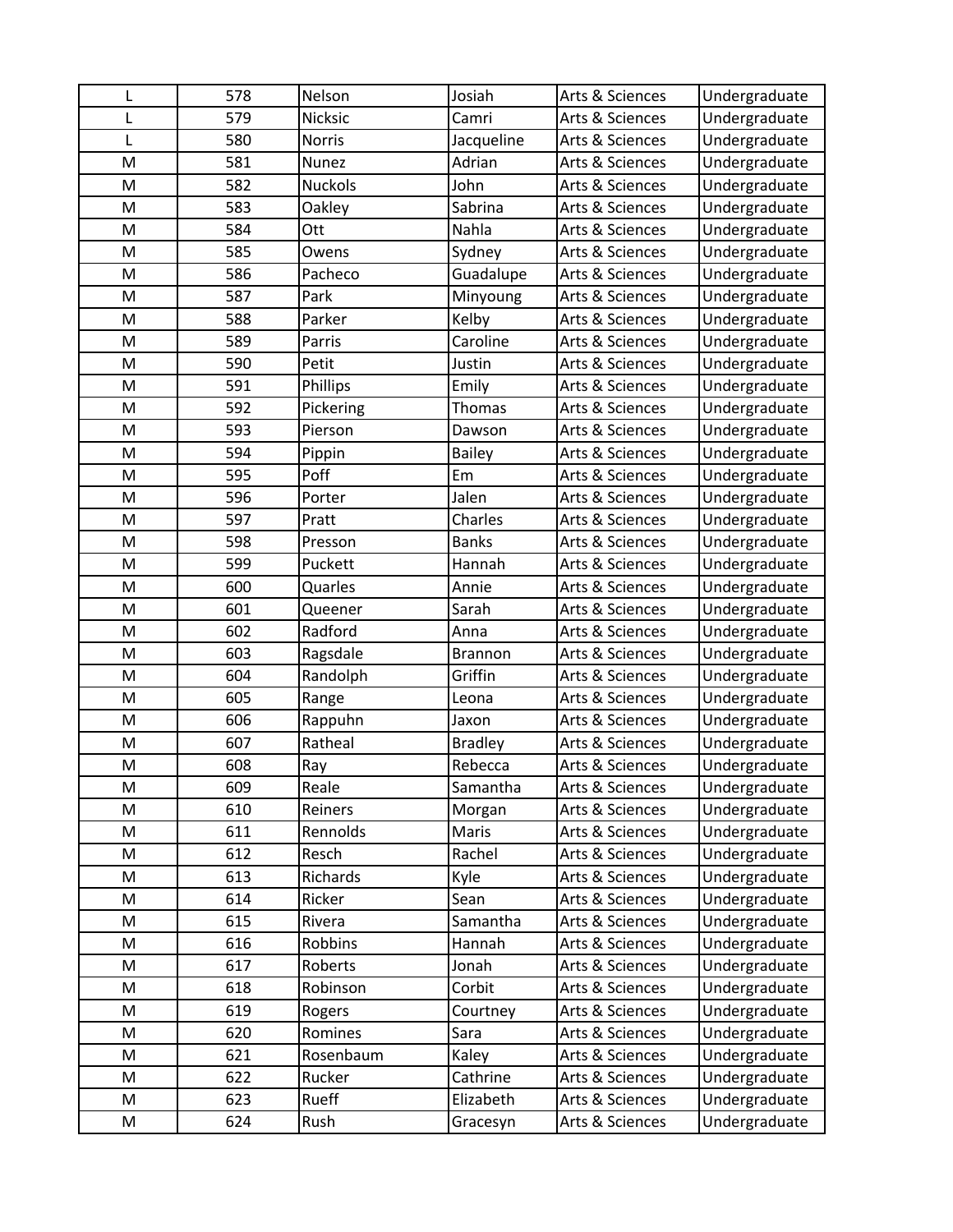| M            | 625 | Russell        | Gabriel        | Arts & Sciences            | Undergraduate |
|--------------|-----|----------------|----------------|----------------------------|---------------|
| M            | 626 | <b>Salas</b>   | Anthony        | Arts & Sciences            | Undergraduate |
| M            | 627 | Samba          | Isabelle       | Arts & Sciences            | Undergraduate |
| M            | 628 | <b>Sanders</b> | Aleah          | Arts & Sciences            | Undergraduate |
| M            | 629 | Sanders        | Amanda         | Arts & Sciences            | Undergraduate |
| M            | 630 | Sarginger      | Riley          | Arts & Sciences            | Undergraduate |
| N            | 631 | Scarbrough     | Hannah         | Arts & Sciences            | Undergraduate |
| N            | 632 | Scarbrough     | Karley         | Arts & Sciences            | Undergraduate |
| N            | 633 | Schubert       | Mahalia        | Arts & Sciences            | Undergraduate |
| N            | 634 | Schuettler     | Corie          | Arts & Sciences            | Undergraduate |
| N            | 635 | Scott          | Ashlee         | Arts & Sciences            | Undergraduate |
| N            | 636 | Sears          | Ryan           | Arts & Sciences            | Undergraduate |
| N            | 637 | Seehorn        | Hunter         | Arts & Sciences            | Undergraduate |
| N            | 638 | Seitz          | Mason          | Arts & Sciences            | Undergraduate |
| N            | 639 | Sexton         | Dalton         | <b>Arts &amp; Sciences</b> | Undergraduate |
| N            | 640 | Sexton         | Matthew        | Arts & Sciences            | Undergraduate |
| N            | 641 | Sexton         | Porshia        | Arts & Sciences            | Undergraduate |
| N            | 642 | Shaffer        | Austin         | Arts & Sciences            | Undergraduate |
| N            | 643 | Shaw           | <b>Brianna</b> | Arts & Sciences            | Undergraduate |
| N            | 644 | Shaw           | Makayla        | Arts & Sciences            | Undergraduate |
| N            | 645 | Shelton        | Christopher    | Arts & Sciences            | Undergraduate |
| N            | 646 | Sheppard       | Hannah         | Arts & Sciences            | Undergraduate |
| N            | 647 | Shipley        | Heather        | Arts & Sciences            | Undergraduate |
| N            | 648 | Silver         | Matthew        | Arts & Sciences            | Undergraduate |
| N            | 649 | Simmons        | Anna           | Arts & Sciences            | Undergraduate |
| N            | 650 | Simon          | Octavia        | Arts & Sciences            | Undergraduate |
| N            | 651 | Smith          | Hannah         | Arts & Sciences            | Undergraduate |
| N            | 652 | Smith          | Makayla        | Arts & Sciences            | Undergraduate |
| N            | 653 | Smithson       | Sarah          | Arts & Sciences            | Undergraduate |
| $\mathsf{N}$ | 654 | Sowell         | Nicole         | Arts & Sciences            | Undergraduate |
| $\mathsf{N}$ | 655 | <b>Sparks</b>  | William        | Arts & Sciences            | Undergraduate |
| N            | 656 | Sparks-Wallace | Ayrianna       | Arts & Sciences            | Undergraduate |
| N            | 657 | Stacy          | Ashlyn         | Arts & Sciences            | Undergraduate |
| N            | 658 | Stanhope       | Kaitlin        | Arts & Sciences            | Undergraduate |
| N            | 659 | Stanley        | Sappho         | Arts & Sciences            | Undergraduate |
| N            | 660 | Stanley        | Sierra         | Arts & Sciences            | Undergraduate |
| N            | 661 | Stanley        | Thatcher       | Arts & Sciences            | Undergraduate |
| N            | 662 | Stiltner       | Rylee          | Arts & Sciences            | Undergraduate |
| N            | 663 | Stone          | Sterling       | Arts & Sciences            | Undergraduate |
| N            | 664 | Stout          | Phillip        | Arts & Sciences            | Undergraduate |
| N            | 665 | Stradley       | Trinity        | Arts & Sciences            | Undergraduate |
| N            | 666 | Street         | KayLee         | Arts & Sciences            | Undergraduate |
| N            | 667 | Stutzman       | Erin           | Arts & Sciences            | Undergraduate |
| N            | 668 | <b>Summers</b> | Samuel         | Arts & Sciences            | Undergraduate |
| N            | 669 | Sutton         | Leeah          | Arts & Sciences            | Undergraduate |
| N            | 670 | Sweat          | Shane          | Arts & Sciences            | Undergraduate |
| N            | 671 | Tapp           | John           | Arts & Sciences            | Undergraduate |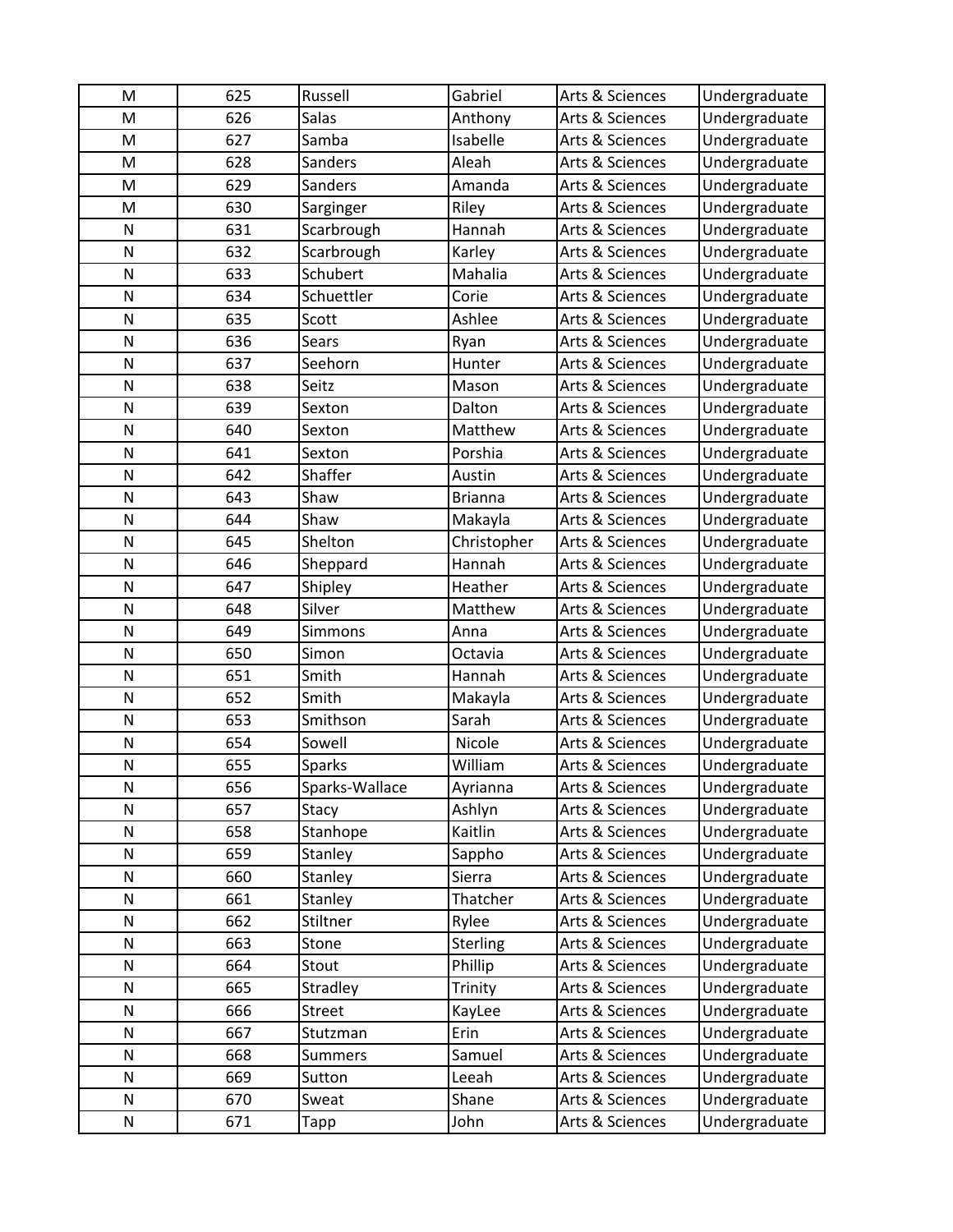| N              | 672 | Tatem                 | Elizabeth       | Arts & Sciences | Undergraduate |
|----------------|-----|-----------------------|-----------------|-----------------|---------------|
| N              | 673 | taylor                | sarah           | Arts & Sciences | Undergraduate |
| N              | 674 | Taylor                | lan             | Arts & Sciences | Undergraduate |
| N              | 675 | Taylor                | Keena           | Arts & Sciences | Undergraduate |
| N              | 676 | Taylor                | Mariah          | Arts & Sciences | Undergraduate |
| N              | 677 | Teague                | Jordan          | Arts & Sciences | Undergraduate |
| N              | 678 | Templeton             | Emily           | Arts & Sciences | Undergraduate |
| N              | 679 | Terry                 | Eric            | Arts & Sciences | Undergraduate |
| N              | 680 | Terwilliger           | Samantha        | Arts & Sciences | Undergraduate |
| $\mathsf{O}$   | 681 | <b>Thomas</b>         | Derrick         | Arts & Sciences | Undergraduate |
| $\circ$        | 682 | Thompson              | Kayla           | Arts & Sciences | Undergraduate |
| $\mathsf{O}$   | 683 | Thouin                | Abigail         | Arts & Sciences | Undergraduate |
| $\mathsf{O}$   | 684 | Timbs                 | Alisa           | Arts & Sciences | Undergraduate |
| O              | 685 | Tipton                | Sydney          | Arts & Sciences | Undergraduate |
| $\mathsf{O}$   | 686 | Tish                  | <b>Brianna</b>  | Arts & Sciences | Undergraduate |
| $\mathsf{O}$   | 687 | Tolley                | Stephanie       | Arts & Sciences | Undergraduate |
| $\mathsf{O}$   | 688 | <b>Torres Salazar</b> | Jacquise        | Arts & Sciences | Undergraduate |
| $\circ$        | 689 | Trotter-Lawson        | Michael         | Arts & Sciences | Undergraduate |
| $\mathsf O$    | 690 | Urich                 | Peyton          | Arts & Sciences | Undergraduate |
| $\overline{O}$ | 691 | Usary                 | Christopher     | Arts & Sciences | Undergraduate |
| $\mathsf{O}$   | 692 | Vaughn                | Andrew          | Arts & Sciences | Undergraduate |
| O              | 693 | Vernon                | Nathaniel       | Arts & Sciences | Undergraduate |
| O              | 694 | Villanueva            | Isabel          | Arts & Sciences | Undergraduate |
| $\mathsf O$    | 695 | Vinales               | Antones         | Arts & Sciences | Undergraduate |
| $\circ$        | 696 | Virnelson             | Zebulon         | Arts & Sciences | Undergraduate |
| $\mathsf{O}$   | 697 | Waddell               | Cody            | Arts & Sciences | Undergraduate |
| O              | 698 | Wagoner               | Jonah           | Arts & Sciences | Undergraduate |
| O              | 699 | Wakefield             | <b>Brittany</b> | Arts & Sciences | Undergraduate |
| $\mathsf{O}$   | 700 | Walker                | Robert          | Arts & Sciences | Undergraduate |
| $\circ$        | 701 | Way                   | Kristen         | Arts & Sciences | Undergraduate |
| $\mathsf{O}$   | 702 | Weatherly             | Aleena          | Arts & Sciences | Undergraduate |
| Ο              | 703 | Weber                 | Lucca           | Arts & Sciences | Undergraduate |
| O              | 704 | Wei                   | Xinruo          | Arts & Sciences | Undergraduate |
| $\mathsf O$    | 705 | Whitaker              | Jordan          | Arts & Sciences | Undergraduate |
| O              | 706 | White                 | Jolee           | Arts & Sciences | Undergraduate |
| O              | 707 | Whitehead             | Noah            | Arts & Sciences | Undergraduate |
| O              | 708 | Wight                 | William         | Arts & Sciences | Undergraduate |
| O              | 709 | Wilder                | Lauren          | Arts & Sciences | Undergraduate |
| $\mathsf{O}$   | 710 | Williams              | Dru             | Arts & Sciences | Undergraduate |
| O              | 711 | Williams              | Jessica         | Arts & Sciences | Undergraduate |
| O              | 712 | Williams              | Sarah           | Arts & Sciences | Undergraduate |
| O              | 713 | Willis                | Haeden          | Arts & Sciences | Undergraduate |
| $\mathsf{O}$   | 714 | Willis                | Madison         | Arts & Sciences | Undergraduate |
| $\mathsf{O}$   | 715 | Wilson                | Abigail         | Arts & Sciences | Undergraduate |
| O              | 716 | Wilson                | Emily           | Arts & Sciences | Undergraduate |
| O              | 717 | Wimer                 | Eden            | Arts & Sciences | Undergraduate |
| $\mathsf O$    | 718 | Woodard               | Rachel          | Arts & Sciences | Undergraduate |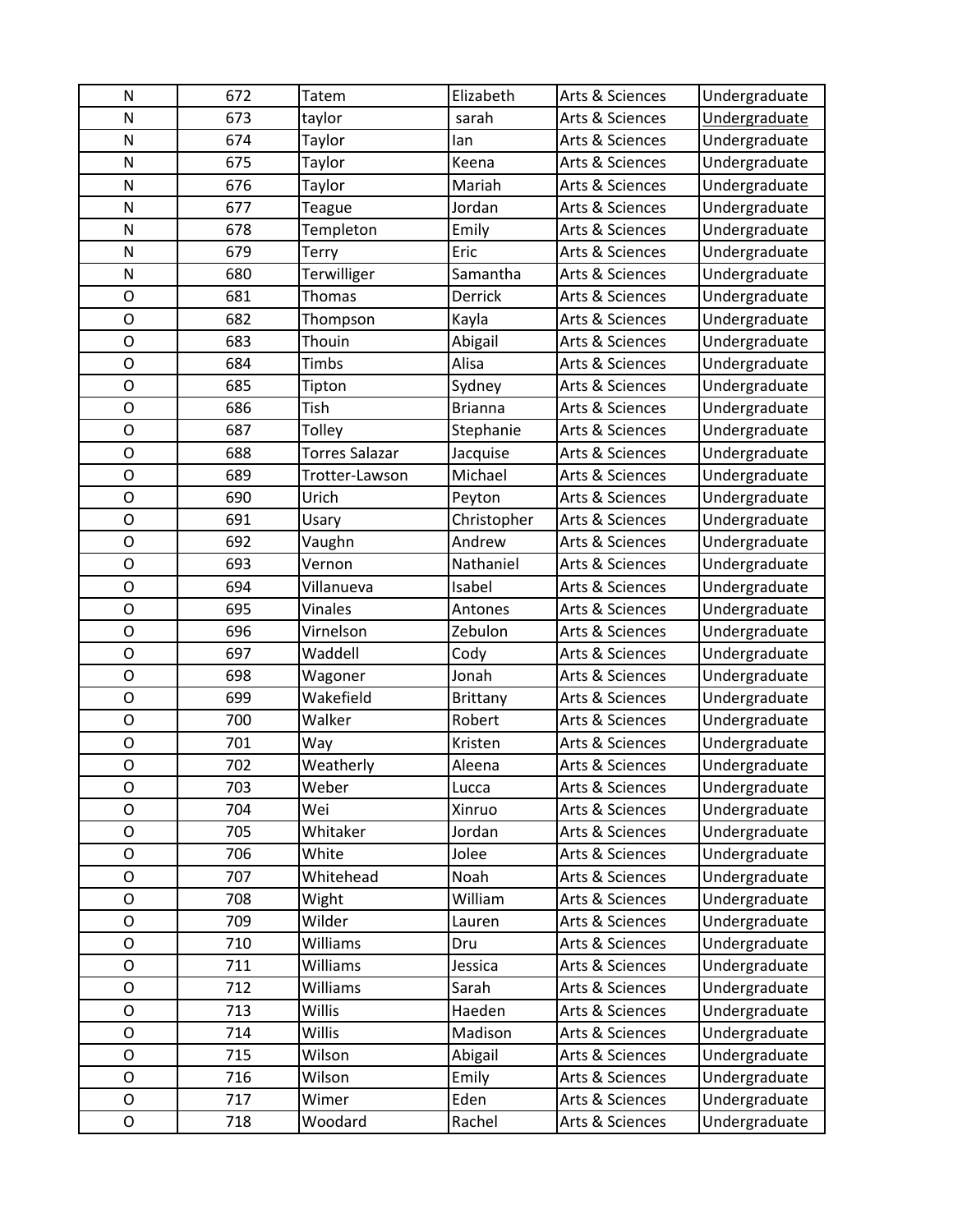| O              | 719 | Wright          | Cody           | Arts & Sciences        | Undergraduate |
|----------------|-----|-----------------|----------------|------------------------|---------------|
| $\overline{O}$ | 720 | Young           | Luke           | Arts & Sciences        | Undergraduate |
| $\mathsf{O}$   | 721 | Adams           | Amaya          | Clemmer College        | Undergraduate |
| O              | 722 | <b>Adkins</b>   | Nathan         | Clemmer College        | Undergraduate |
| $\circ$        | 723 | Aguirre         | Alexis         | <b>Clemmer College</b> | Undergraduate |
| O              | 724 | Aldridge        | Cynthia        | Clemmer College        | Undergraduate |
| $\mathsf{O}$   | 725 | Allen           | Brennan        | Clemmer College        | Undergraduate |
| $\mathsf{O}$   | 726 | Amburgey        | Kailee         | Clemmer College        | Undergraduate |
| O              | 727 | Anderson        | Benjamin       | Clemmer College        | Undergraduate |
| O              | 728 | Bacon           | Kali           | Clemmer College        | Undergraduate |
| $\mathsf{O}$   | 729 | Benoit          | Michael        | Clemmer College        | Undergraduate |
| O              | 730 | Bernard         | John           | Clemmer College        | Undergraduate |
| P              | 731 | Berry           | <b>Brent</b>   | <b>Clemmer College</b> | Undergraduate |
| P              | 732 | <b>Boles</b>    | Hayden         | Clemmer College        | Undergraduate |
| P              | 733 | Bowden          | Madison        | Clemmer College        | Undergraduate |
| P              | 734 | <b>Bowers</b>   | Courtney       | <b>Clemmer College</b> | Undergraduate |
| P              | 735 | Boyle           | Hailey         | <b>Clemmer College</b> | Undergraduate |
| P              | 736 | <b>Bradshaw</b> | Kaylin         | <b>Clemmer College</b> | Undergraduate |
| ${\sf P}$      | 737 | <b>Bray</b>     | Garrett        | Clemmer College        | Undergraduate |
| P              | 738 | <b>Brock</b>    | Kelby          | Clemmer College        | Undergraduate |
| P              | 739 | <b>Brooks</b>   | Courtney       | Clemmer College        | Undergraduate |
| P              | 740 | <b>Brown</b>    | Landon         | Clemmer College        | Undergraduate |
| P              | 741 | <b>Buxton</b>   | Symphony       | Clemmer College        | Undergraduate |
| P              | 742 | Byrd            | Natalie        | Clemmer College        | Undergraduate |
| P              | 743 | Canter          | Sarah          | Clemmer College        | Undergraduate |
| P              | 744 | Carpenter       | Avery          | Clemmer College        | Undergraduate |
| P              | 745 | Carpenter       | Deanna         | Clemmer College        | Undergraduate |
| P              | 746 | Chandler        | Robert         | <b>Clemmer College</b> | Undergraduate |
| ${\sf P}$      | 747 | Cheek           | <b>Bailey</b>  | Clemmer College        | Undergraduate |
| ${\sf P}$      | 748 | Childers        | Bailey         | Clemmer College        | Undergraduate |
| P              | 749 | Chittum         | Reagan         | <b>Clemmer College</b> | Undergraduate |
| P              | 750 | Clark           | Jessica        | <b>Clemmer College</b> | Undergraduate |
| P              | 751 | Clarke          | lan            | Clemmer College        | Undergraduate |
| P              | 752 | Cox             | Jacob          | Clemmer College        | Undergraduate |
| P              | 753 | Cross           | Caitlyn        | Clemmer College        | Undergraduate |
| P              | 754 | Cunningham      | Daniel         | Clemmer College        | Undergraduate |
| P              | 755 | Davis           | Bayleigh       | Clemmer College        | Undergraduate |
| P              | 756 | Davis           | <b>Brennan</b> | Clemmer College        | Undergraduate |
| P              | 757 | De Leon         | Aethan         | Clemmer College        | Undergraduate |
| P              | 758 | Deems           | John           | <b>Clemmer College</b> | Undergraduate |
| P              | 759 | Delaney         | Meagan         | Clemmer College        | Undergraduate |
| P              | 760 | Deyton          | Savannah       | Clemmer College        | Undergraduate |
| P              | 761 | Dolinger        | Jessica        | Clemmer College        | Undergraduate |
| P              | 762 | Douthat         | Cameron        | Clemmer College        | Undergraduate |
| P              | 763 | Douthat         | Hayley         | Clemmer College        | Undergraduate |
| P              | 764 | Dugger          | William        | Clemmer College        | Undergraduate |
| P              | 765 | Duncan          | Emma           | Clemmer College        | Undergraduate |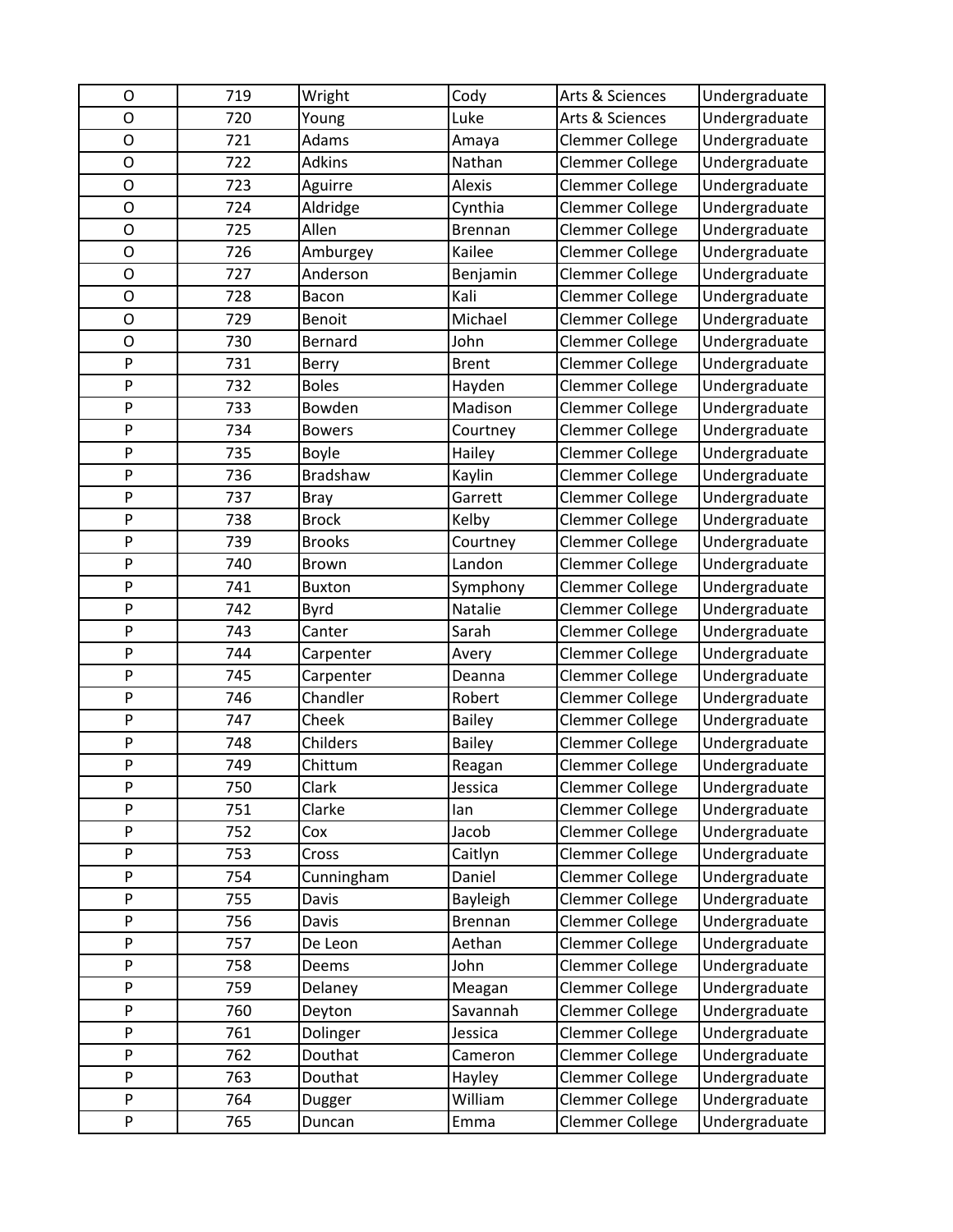| P | 766 | Dunn           | Kasidy         | Clemmer College        | Undergraduate |
|---|-----|----------------|----------------|------------------------|---------------|
| P | 767 | Eliscar        | Johnaida       | <b>Clemmer College</b> | Undergraduate |
| P | 768 | Estrada        | Lauren         | <b>Clemmer College</b> | Undergraduate |
| P | 769 | Evans          | Brooklyn       | <b>Clemmer College</b> | Undergraduate |
| P | 770 | Fender         | Madison        | <b>Clemmer College</b> | Undergraduate |
| P | 771 | Fletcher       | Laura          | <b>Clemmer College</b> | Undergraduate |
| P | 772 | Franklin       | McKenzie       | <b>Clemmer College</b> | Undergraduate |
| P | 773 | Frazier        | Katelyn        | <b>Clemmer College</b> | Undergraduate |
| P | 774 | Freeman        | Jennifer       | Clemmer College        | Undergraduate |
| P | 775 | Ghearing       | Gillian        | <b>Clemmer College</b> | Undergraduate |
| P | 776 | Gibson         | Christian      | <b>Clemmer College</b> | Undergraduate |
| P | 777 | Gilbert        | Catherine      | <b>Clemmer College</b> | Undergraduate |
| P | 778 | Giles          | Derek          | <b>Clemmer College</b> | Undergraduate |
| P | 779 | Gilliland      | Michelle       | Clemmer College        | Undergraduate |
| P | 780 | Graham         | Markell        | <b>Clemmer College</b> | Undergraduate |
| Q | 781 | Greene         | Amanda         | <b>Clemmer College</b> | Undergraduate |
| Q | 782 | Griffith       | <b>Britney</b> | <b>Clemmer College</b> | Undergraduate |
| Q | 783 | Hageman        | Abigail        | <b>Clemmer College</b> | Undergraduate |
| Q | 784 | Hamblen        | Johanna        | Clemmer College        | Undergraduate |
| Q | 785 | Harrison       | Jacob          | Clemmer College        | Undergraduate |
| Q | 786 | Hatley         | Alyssa         | <b>Clemmer College</b> | Undergraduate |
| Q | 787 | Hendershot     | Erin           | <b>Clemmer College</b> | Undergraduate |
| Q | 788 | Hensley        | Austin         | <b>Clemmer College</b> | Undergraduate |
| Q | 789 | Hensley        | Kaileigh       | <b>Clemmer College</b> | Undergraduate |
| Q | 790 | Hernon         | Kenneth        | Clemmer College        | Undergraduate |
| Q | 791 | Herrell        | Caitlyn        | <b>Clemmer College</b> | Undergraduate |
| Q | 792 | Herron         | Camryn         | Clemmer College        | Undergraduate |
| Q | 793 | Hoke           | Danielle       | <b>Clemmer College</b> | Undergraduate |
| Q | 794 | Hopkins        | Emily          | <b>Clemmer College</b> | Undergraduate |
| Q | 795 | Howell         | McKenzie       | <b>Clemmer College</b> | Undergraduate |
| Q | 796 | Howell         | Michael        | <b>Clemmer College</b> | Undergraduate |
| Q | 797 | Howell         | Taylor         | <b>Clemmer College</b> | Undergraduate |
| Q | 798 | Huebotter      | Shelby         | Clemmer College        | Undergraduate |
| Q | 799 | Hutsell        | Mikayla        | Clemmer College        | Undergraduate |
| Q | 800 | Huzzie         | William        | Clemmer College        | Undergraduate |
| Q | 801 | Ison           | Caitlyn        | <b>Clemmer College</b> | Undergraduate |
| Q | 802 | <b>Jenkins</b> | Paige          | Clemmer College        | Undergraduate |
| Q | 803 | Johnson        | Jacquez        | Clemmer College        | Undergraduate |
| Q | 804 | Johnson        | Jasmine        | <b>Clemmer College</b> | Undergraduate |
| Q | 805 | Johnson        | Lauren         | Clemmer College        | Undergraduate |
| Q | 806 | Johnson        | Margaret       | Clemmer College        | Undergraduate |
| Q | 807 | Johnson        | T'Keayh        | Clemmer College        | Undergraduate |
| Q | 808 | Jones          | Abigail        | Clemmer College        | Undergraduate |
| Q | 809 | Jones          | <b>Brady</b>   | Clemmer College        | Undergraduate |
| Q | 810 | Kapushinsky    | Sara           | <b>Clemmer College</b> | Undergraduate |
| Q | 811 | Kerns          | Reagan         | <b>Clemmer College</b> | Undergraduate |
| Q | 812 | Ketron         | Joseph         | Clemmer College        | Undergraduate |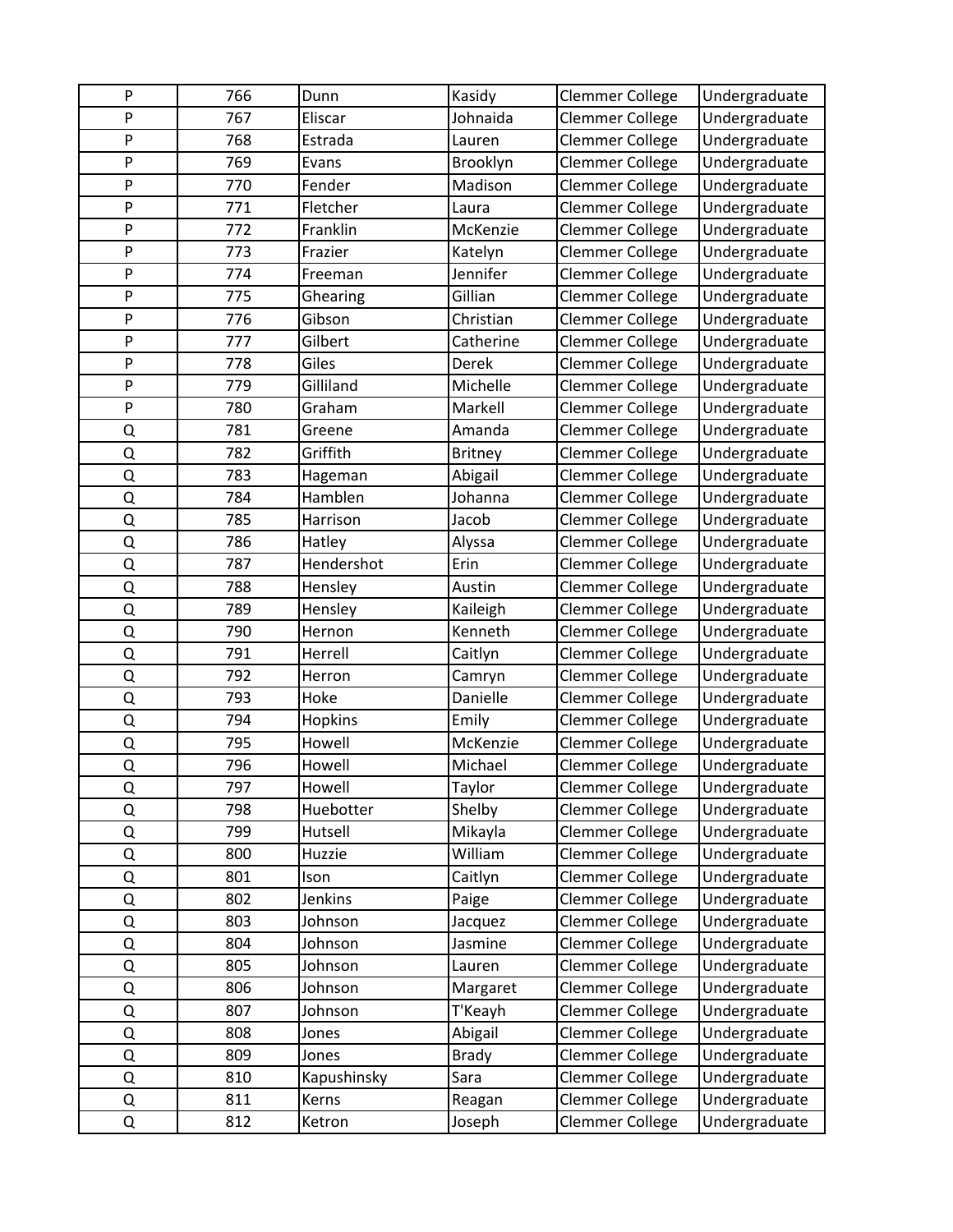| Q           | 813 | Latham         | Madison       | <b>Clemmer College</b> | Undergraduate |
|-------------|-----|----------------|---------------|------------------------|---------------|
| Q           | 814 | Lee            | Krysten       | Clemmer College        | Undergraduate |
| Q           | 815 | Lester         | Desi          | Clemmer College        | Undergraduate |
| Q           | 816 | Lewellen       | Corinne       | Clemmer College        | Undergraduate |
| Q           | 817 | Lewis          | Amber         | <b>Clemmer College</b> | Undergraduate |
| Q           | 818 | Lewis          | Robert        | <b>Clemmer College</b> | Undergraduate |
| Q           | 819 | Lindahl        | Chloe         | <b>Clemmer College</b> | Undergraduate |
| Q           | 820 | Liner          | Emma          | <b>Clemmer College</b> | Undergraduate |
| Q           | 821 | Littlejohn     | Thomas        | Clemmer College        | Undergraduate |
| Q           | 822 | Loveday        | Lindsay       | <b>Clemmer College</b> | Undergraduate |
| Q           | 823 | Loveday        | Logan         | Clemmer College        | Undergraduate |
| Q           | 824 | Malmquist      | Marian        | <b>Clemmer College</b> | Undergraduate |
| Q           | 825 | Martin         | <b>Styles</b> | Clemmer College        | Undergraduate |
| Q           | 826 | Mason          | Avery         | Clemmer College        | Undergraduate |
| Q           | 827 | Matney         | Grace         | Clemmer College        | Undergraduate |
| Q           | 828 | McCauley       | Madison       | Clemmer College        | Undergraduate |
| Q           | 829 | McKenzie       | Lauren        | <b>Clemmer College</b> | Undergraduate |
| Q           | 830 | McKenzie       | Lily          | <b>Clemmer College</b> | Undergraduate |
| ${\sf R}$   | 831 | McKinney       | Hannah        | Clemmer College        | Undergraduate |
| $\mathsf R$ | 832 | McNutt         | Jennifer      | <b>Clemmer College</b> | Undergraduate |
| ${\sf R}$   | 833 | Meade          | Adrienne      | Clemmer College        | Undergraduate |
| ${\sf R}$   | 834 | Meade          | Andrea        | <b>Clemmer College</b> | Undergraduate |
| ${\sf R}$   | 835 | Meadows        | Emily         | <b>Clemmer College</b> | Undergraduate |
| R           | 836 | Meng           | Emily         | Clemmer College        | Undergraduate |
| ${\sf R}$   | 837 | Miller         | Cara          | Clemmer College        | Undergraduate |
| ${\sf R}$   | 838 | Monday         | Trevor        | Clemmer College        | Undergraduate |
| R           | 839 | Mondragon      | Skyler        | Clemmer College        | Undergraduate |
| ${\sf R}$   | 840 | Monk           | Ivy           | <b>Clemmer College</b> | Undergraduate |
| ${\sf R}$   | 841 | Moore          | Caleb         | Clemmer College        | Undergraduate |
| ${\sf R}$   | 842 | Moore          | Kristel       | <b>Clemmer College</b> | Undergraduate |
| ${\sf R}$   | 843 | Morales Pezoa  | Alejandra     | Clemmer College        | Undergraduate |
| R           | 844 | <b>Mullins</b> | Marah         | <b>Clemmer College</b> | Undergraduate |
| ${\sf R}$   | 845 | <b>Myers</b>   | Christa       | Clemmer College        | Undergraduate |
| ${\sf R}$   | 846 | Nelson         | Rebecca       | Clemmer College        | Undergraduate |
| ${\sf R}$   | 847 | Newman         | Ashley        | Clemmer College        | Undergraduate |
| ${\sf R}$   | 848 | Nordby         | Alana         | Clemmer College        | Undergraduate |
| R           | 849 | Oh             | Francis       | Clemmer College        | Undergraduate |
| ${\sf R}$   | 850 | Orton          | Madison       | Clemmer College        | Undergraduate |
| ${\sf R}$   | 851 | Orvin          | Catherine     | Clemmer College        | Undergraduate |
| R           | 852 | Ownby          | Savannah      | <b>Clemmer College</b> | Undergraduate |
| ${\sf R}$   | 853 | Page           | Jada          | Clemmer College        | Undergraduate |
| R           | 854 | Parton         | Alpha         | Clemmer College        | Undergraduate |
| ${\sf R}$   | 855 | Patten         | Rebecca       | Clemmer College        | Undergraduate |
| ${\sf R}$   | 856 | Phillips       | Katherine     | Clemmer College        | Undergraduate |
| R           | 857 | Phillips       | Kiley         | Clemmer College        | Undergraduate |
| ${\sf R}$   | 858 | Pichardo       | Josefina      | Clemmer College        | Undergraduate |
| R           | 859 | Pigeon         | Sherianne     | Clemmer College        | Undergraduate |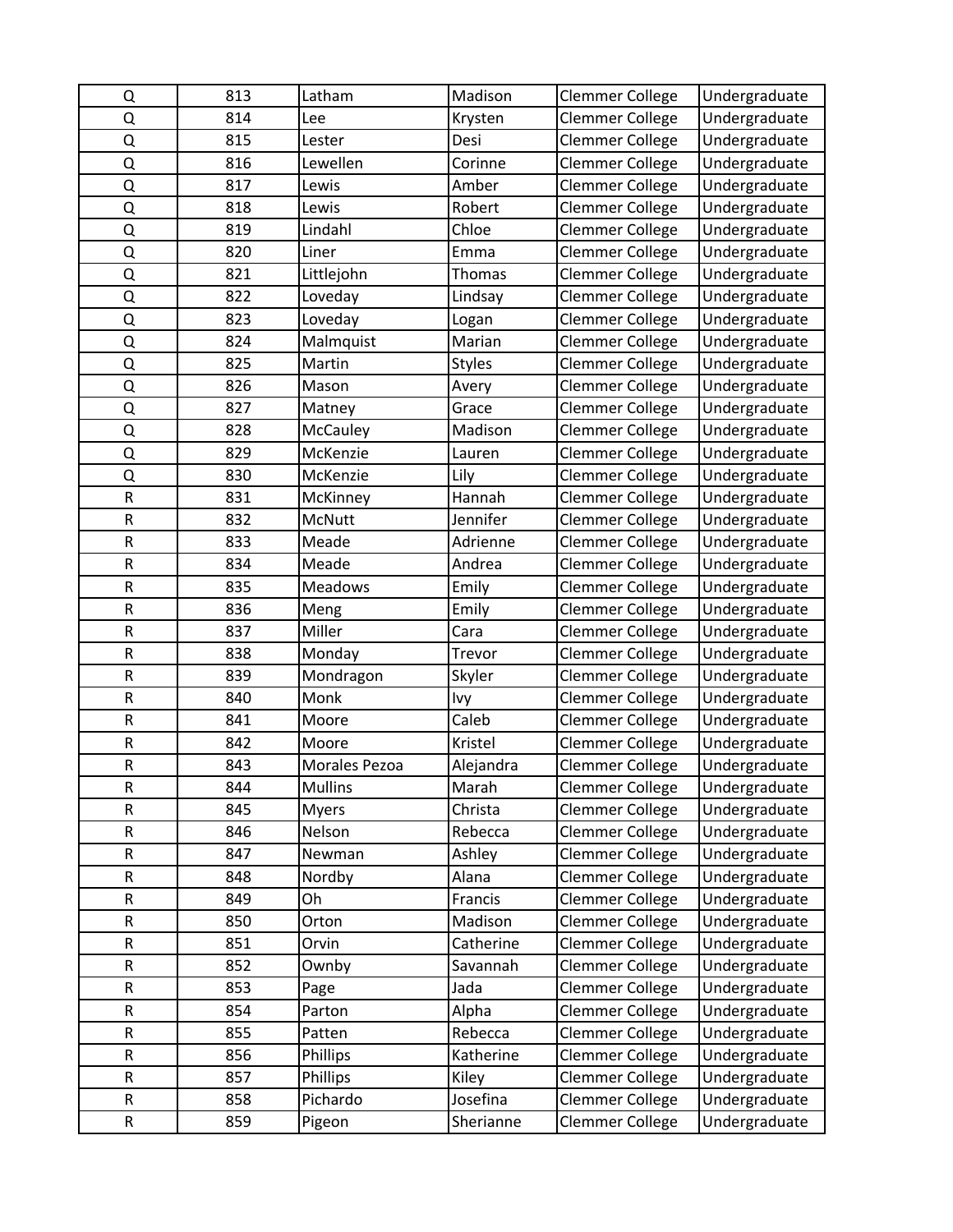| R                       | 860        | Potter         | Nicolette     | Clemmer College        | Undergraduate |
|-------------------------|------------|----------------|---------------|------------------------|---------------|
| ${\sf R}$               | 861        | Powers         | Madilyn       | <b>Clemmer College</b> | Undergraduate |
| ${\sf R}$               | 862        | Powers         | Mariah        | <b>Clemmer College</b> | Undergraduate |
| R                       | 863        | Price          | Juliun        | Clemmer College        | Undergraduate |
| R                       | 864        | Ragsdale       | Braydon       | Clemmer College        | Undergraduate |
| R                       | 865        | Ramsey         | Dalton        | Clemmer College        | Undergraduate |
| ${\sf R}$               | 866        | Ransom         | Tatiana       | <b>Clemmer College</b> | Undergraduate |
| ${\sf R}$               | 867        | Reins          | Shaina        | <b>Clemmer College</b> | Undergraduate |
| R                       | 868        | Rice           | Megan         | Clemmer College        | Undergraduate |
| R                       | 869        | Ricker         | Madison       | Clemmer College        | Undergraduate |
| $\sf R$                 | 870        | Rogers         | Heather       | <b>Clemmer College</b> | Undergraduate |
| ${\sf R}$               | 871        | Rogers         | Lauryn        | Clemmer College        | Undergraduate |
| ${\sf R}$               | 872        | Rollins        | Keila         | <b>Clemmer College</b> | Undergraduate |
| R                       | 873        | Ross           | Hannah        | Clemmer College        | Undergraduate |
| R                       | 874        | Royston        | Hunter        | Clemmer College        | Undergraduate |
| R                       | 875        | Salvador       | Jesus         | Clemmer College        | Undergraduate |
| ${\sf R}$               | 876        | Sanchez        | Kevin         | Clemmer College        | Undergraduate |
| R                       | 877        | Sanders        | Jared         | <b>Clemmer College</b> | Undergraduate |
| R                       | 878        | Schell         | Molly         | Clemmer College        | Undergraduate |
| $\mathsf R$             | 879        | <b>Sheets</b>  | Annie         | <b>Clemmer College</b> | Undergraduate |
| ${\sf R}$               | 880        | Shelton        | <b>Brock</b>  | <b>Clemmer College</b> | Undergraduate |
| S                       | 881        | Shockley       | Kayla         | <b>Clemmer College</b> | Undergraduate |
| S                       | 882        | Shuford        | Chrislyn      | <b>Clemmer College</b> | Undergraduate |
| S                       | 883        | Shultz         | Hannah        | <b>Clemmer College</b> | Undergraduate |
| S                       | 884        | Shupe          | Haley         | Clemmer College        | Undergraduate |
| S                       | 885        | Silva          | Celeste       | Clemmer College        | Undergraduate |
| S                       | 886        | Simmons        | Regan         | Clemmer College        | Undergraduate |
| $\sf S$                 | 887        | Slagle         | Michaela      | <b>Clemmer College</b> | Undergraduate |
| $\overline{\mathsf{S}}$ | 888        | Smith          | <b>Brody</b>  | <b>Clemmer College</b> | Undergraduate |
| S                       | 889        | Smith          | LeaTryicia    | <b>Clemmer College</b> | Undergraduate |
| S                       | 890        | Smith          | Regina        | <b>Clemmer College</b> | Undergraduate |
| S                       | 891        | Snyder         | Madison       | <b>Clemmer College</b> | Undergraduate |
| S                       | 892        | Solomon        | Chelsey       | Clemmer College        | Undergraduate |
| $\overline{\mathsf{S}}$ | 893        | Stinson        | Makayla       | <b>Clemmer College</b> | Undergraduate |
| S                       | 894        | Stoffle        | Sara          | Clemmer College        | Undergraduate |
| S                       | 895        | Stuart         | Colby         | <b>Clemmer College</b> | Undergraduate |
| S                       | 896        | Talerico       | Amanda        | Clemmer College        | Undergraduate |
| S<br>S                  | 897        | Tester         | Shelbie       | Clemmer College        | Undergraduate |
|                         | 898        | Todora         | <b>Brooke</b> | <b>Clemmer College</b> | Undergraduate |
| S                       | 899        | Upton          | Kaia          | <b>Clemmer College</b> | Undergraduate |
| S<br>S                  | 900        | Wagoner        | Jonathan      | Clemmer College        | Undergraduate |
| S                       | 901<br>902 | Walton<br>Ward | Elijah        | Clemmer College        | Undergraduate |
| S                       |            |                | Elizabeth     | Clemmer College        | Undergraduate |
| S                       | 903        | West           | Dante         | Clemmer College        | Undergraduate |
|                         | 904        | Westmoreland   | Bryton        | <b>Clemmer College</b> | Undergraduate |
| S                       | 905        | Wexler         | Abigail       | <b>Clemmer College</b> | Undergraduate |
| S                       | 906        | Wheatley       | <b>Bailey</b> | Clemmer College        | Undergraduate |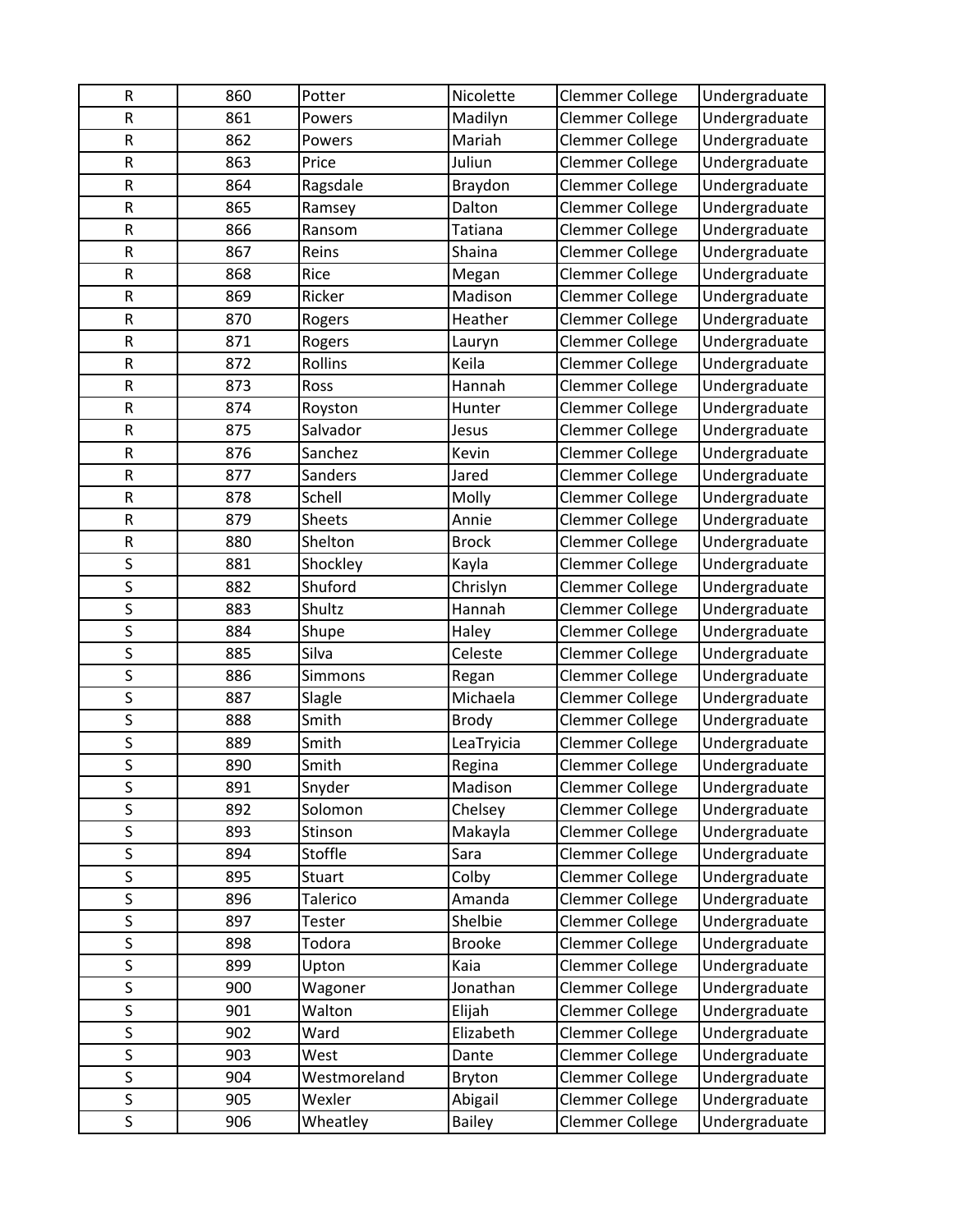| S                       | 907 | Wilkey    | <b>Bryce</b>   | <b>Clemmer College</b> | Undergraduate |
|-------------------------|-----|-----------|----------------|------------------------|---------------|
| S                       | 908 | Williams  | Ashley         | <b>Clemmer College</b> | Undergraduate |
| S                       | 909 | Winstead  | Parris         | <b>Clemmer College</b> | Undergraduate |
| S                       | 910 | Wolf      | Campbell       | <b>Clemmer College</b> | Undergraduate |
| S                       | 911 | Wright    | Ashley         | <b>Clemmer College</b> | Undergraduate |
| S                       | 912 | Zander    | Sarah          | Clemmer College        | Undergraduate |
| S                       | 913 | Adkins    | Madison        | <b>Public Health</b>   | Undergraduate |
| S                       | 914 | Allen     | Samantha       | <b>Public Health</b>   | Undergraduate |
| S                       | 915 | Archer    | Allen          | <b>Public Health</b>   | Undergraduate |
| S                       | 916 | Barnard   | Cameron        | <b>Public Health</b>   | Undergraduate |
| $\overline{\mathsf{S}}$ | 917 | Becker    | Ethan          | <b>Public Health</b>   | Undergraduate |
| S                       | 918 | Bilbrey   | Morgan         | <b>Public Health</b>   | Undergraduate |
| S                       | 919 | Calhoun   | Matthew        | <b>Public Health</b>   | Undergraduate |
| S                       | 920 | Calton    | Kayla          | <b>Public Health</b>   | Undergraduate |
| S                       | 921 | Carpenter | Anna           | <b>Public Health</b>   | Undergraduate |
| $\mathsf S$             | 922 | Chadwell  | Haley          | <b>Public Health</b>   | Undergraduate |
| S                       | 923 | Christy   | Kevin          | <b>Public Health</b>   | Undergraduate |
| $\mathsf S$             | 924 | Clark     | William        | <b>Public Health</b>   | Undergraduate |
| S                       | 925 | Coleman   | Marina         | <b>Public Health</b>   | Undergraduate |
| S                       | 926 | Collins   | Katelyn        | <b>Public Health</b>   | Undergraduate |
| S                       | 927 | Compton   | Abby           | <b>Public Health</b>   | Undergraduate |
| S                       | 928 | Cook      | Taylor         | <b>Public Health</b>   | Undergraduate |
| S                       | 929 | Cook      | Whitney        | <b>Public Health</b>   | Undergraduate |
| S                       | 930 | Dalton    | Kaylynn        | <b>Public Health</b>   | Undergraduate |
| $\bar{T}$               | 931 | Daniels   | Emma           | <b>Public Health</b>   | Undergraduate |
| $\top$                  | 932 | Evans     | Rebekah        | <b>Public Health</b>   | Undergraduate |
| $\mathsf T$             | 933 | Ferguson  | <b>Travis</b>  | <b>Public Health</b>   | Undergraduate |
| $\top$                  | 934 | Fergusson | Katelyn        | <b>Public Health</b>   | Undergraduate |
| $\bar{T}$               | 935 | Fields    | Sheyenne       | <b>Public Health</b>   | Undergraduate |
| $\bar{T}$               | 936 | Fulkerson | Ramona         | <b>Public Health</b>   | Undergraduate |
| $\top$                  | 937 | Fuller    | <b>Nicolas</b> | <b>Public Health</b>   | Undergraduate |
|                         | 938 | Gaskill   | Ellen          | <b>Public Health</b>   | Undergraduate |
| T                       | 939 | Gray      | Mallory        | <b>Public Health</b>   | Undergraduate |
| T                       | 940 | Hajari    | Sonali         | Public Health          | Undergraduate |
| $\mathsf T$             | 941 | Hall      | Keelie         | Public Health          | Undergraduate |
| T                       | 942 | Hamilton  | Chloe          | <b>Public Health</b>   | Undergraduate |
| T                       | 943 | Hampton   | Samantha       | <b>Public Health</b>   | Undergraduate |
| T                       | 944 | Harville  | Kendra         | Public Health          | Undergraduate |
| T                       | 945 | Helton    | Sydney         | Public Health          | Undergraduate |
| T                       | 946 | Hensley   | Culton         | Public Health          | Undergraduate |
| T                       | 947 | Hilton    | Katie          | <b>Public Health</b>   | Undergraduate |
| $\top$                  | 948 | Ingle     | Sydney         | <b>Public Health</b>   | Undergraduate |
| T                       | 949 | James     | David          | Public Health          | Undergraduate |
| $\top$                  | 950 | Jarema    | Claudia        | <b>Public Health</b>   | Undergraduate |
| T                       | 951 | Jauregui  | Robert         | Public Health          | Undergraduate |
| T                       | 952 | Johns     | Allison        | <b>Public Health</b>   | Undergraduate |
| T                       | 953 | Johnson   | Hailee         | Public Health          | Undergraduate |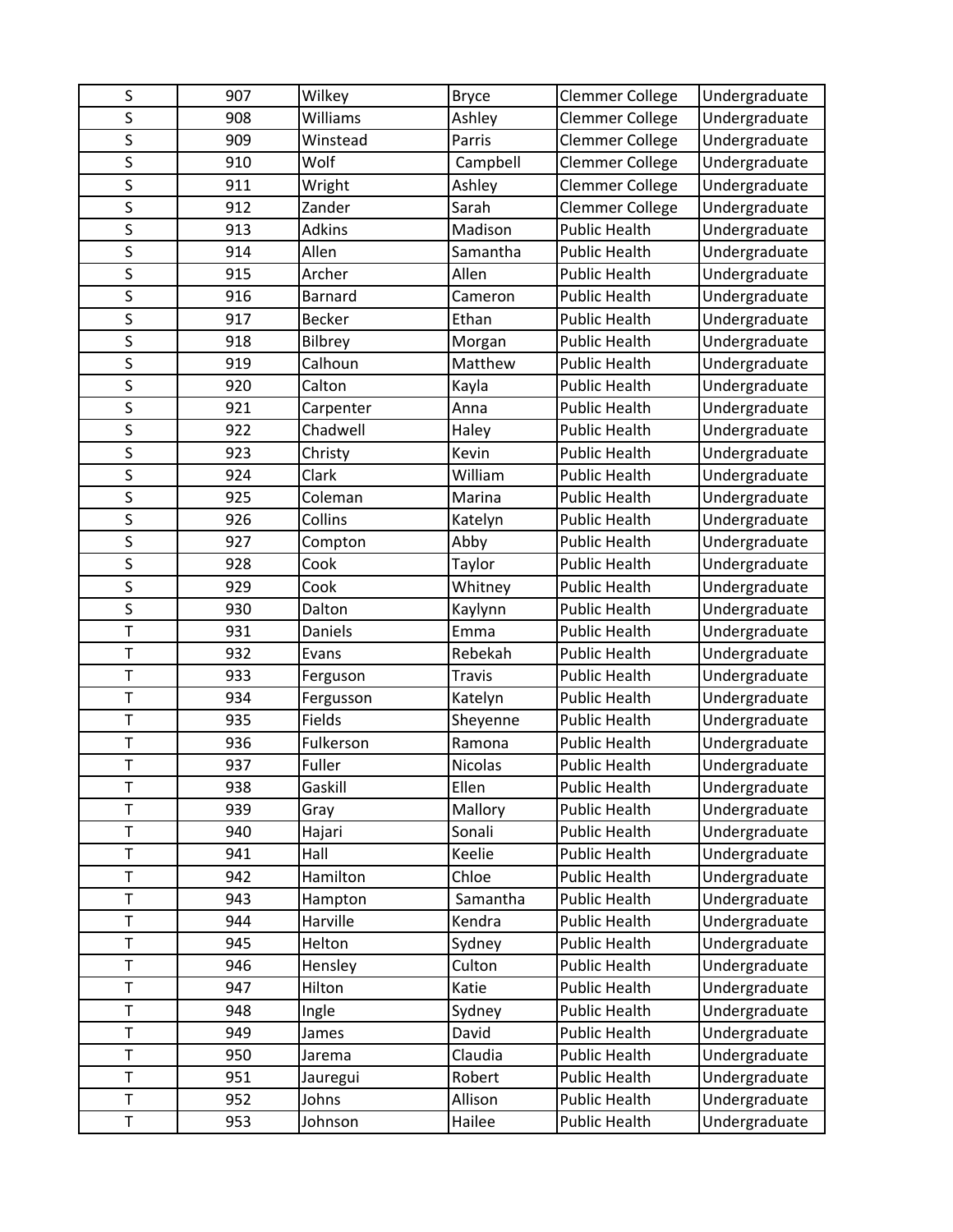| T           | 954  | Kirkland       | Logan         | <b>Public Health</b> | Undergraduate |
|-------------|------|----------------|---------------|----------------------|---------------|
| $\bar{T}$   | 955  | Lara           | Randall       | <b>Public Health</b> | Undergraduate |
| $\top$      | 956  | Leamon         | Gracie        | <b>Public Health</b> | Undergraduate |
| $\top$      | 957  | Lilly          | Sarah         | <b>Public Health</b> | Undergraduate |
| T           | 958  | Litteral       | Jenna         | <b>Public Health</b> | Undergraduate |
| T           | 959  | Lucas          | Channon       | <b>Public Health</b> | Undergraduate |
| T           | 960  | Mahaffey       | Sevanna       | <b>Public Health</b> | Undergraduate |
| $\top$      | 961  | Mangrum        | Audrey        | <b>Public Health</b> | Undergraduate |
| $\top$      | 962  | Manuel         | Sydney        | <b>Public Health</b> | Undergraduate |
| T           | 963  | Mathis         | Abigail       | <b>Public Health</b> | Undergraduate |
| T           | 964  | McDonald       | Hailey        | <b>Public Health</b> | Undergraduate |
| T           | 965  | <b>McNew</b>   | Holden        | <b>Public Health</b> | Undergraduate |
| T           | 966  | Meade          | Myra          | <b>Public Health</b> | Undergraduate |
| T           | 967  | Mohseni        | Deeba         | <b>Public Health</b> | Undergraduate |
| T           | 968  | Mooney         | Laken         | <b>Public Health</b> | Undergraduate |
| T           | 969  | Noll           | Katherine     | <b>Public Health</b> | Undergraduate |
| $\mathsf T$ | 970  | Owens          | Trinity       | <b>Public Health</b> | Undergraduate |
| T           | 971  | Patel          | Amani         | <b>Public Health</b> | Undergraduate |
| $\bar{T}$   | 972  | Patel          | Riddhi        | <b>Public Health</b> | Undergraduate |
| T           | 973  | Patel          | Shivam        | <b>Public Health</b> | Undergraduate |
| T           | 974  | Pennington     | Larry         | <b>Public Health</b> | Undergraduate |
| T           | 975  | Peters         | Benjamin      | <b>Public Health</b> | Undergraduate |
| T           | 976  | Proffitt       | Macie         | <b>Public Health</b> | Undergraduate |
| $\mathsf T$ | 977  | Pyburn         | Jaeden        | Public Health        | Undergraduate |
| $\bar{T}$   | 978  | Quick          | Meghan        | <b>Public Health</b> | Undergraduate |
| $\top$      | 979  | Rangel         | Ashley        | <b>Public Health</b> | Undergraduate |
| $\top$      | 980  | Reynolds       | Clara         | <b>Public Health</b> | Undergraduate |
| U           | 981  | Richardson     | Jamie         | <b>Public Health</b> | Undergraduate |
| U           | 982  | Richardson     | Kyle          | <b>Public Health</b> | Undergraduate |
| U           | 983  | Roberson       | Claire        | <b>Public Health</b> | Undergraduate |
| U           | 984  | Robinson       | Andrew        | <b>Public Health</b> | Undergraduate |
| U           | 985  | Rosenhein      | Ally          | <b>Public Health</b> | Undergraduate |
| U           | 986  | Runion         | Allie         | <b>Public Health</b> | Undergraduate |
| U           | 987  | Schibonski     | Sophie        | Public Health        | Undergraduate |
| U           | 988  | Schucht        | Heather       | Public Health        | Undergraduate |
| U           | 989  | Schutter       | Lauren        | <b>Public Health</b> | Undergraduate |
| U           | 990  | Seeley         | Cameron       | <b>Public Health</b> | Undergraduate |
| U           | 991  | Sloan          | Emily         | Public Health        | Undergraduate |
| U           | 992  | Smith          | Gabriel       | Public Health        | Undergraduate |
| U           | 993  | Smith          | Jessica       | <b>Public Health</b> | Undergraduate |
| U           | 994  | Stewart        | Hailey        | <b>Public Health</b> | Undergraduate |
| U           | 995  | Sudhoff        | Kyler         | Public Health        | Undergraduate |
| U           | 996  | <b>Suggs</b>   | Mikaela       | <b>Public Health</b> | Undergraduate |
| U           | 997  | <b>Summers</b> | Haley         | <b>Public Health</b> | Undergraduate |
| U           | 998  | Thomason       | <b>Bailey</b> | Public Health        | Undergraduate |
| U           | 999  | Thurman        | Hannah        | <b>Public Health</b> | Undergraduate |
| U           | 1000 | Tilson         | Heather       | Public Health        | Undergraduate |